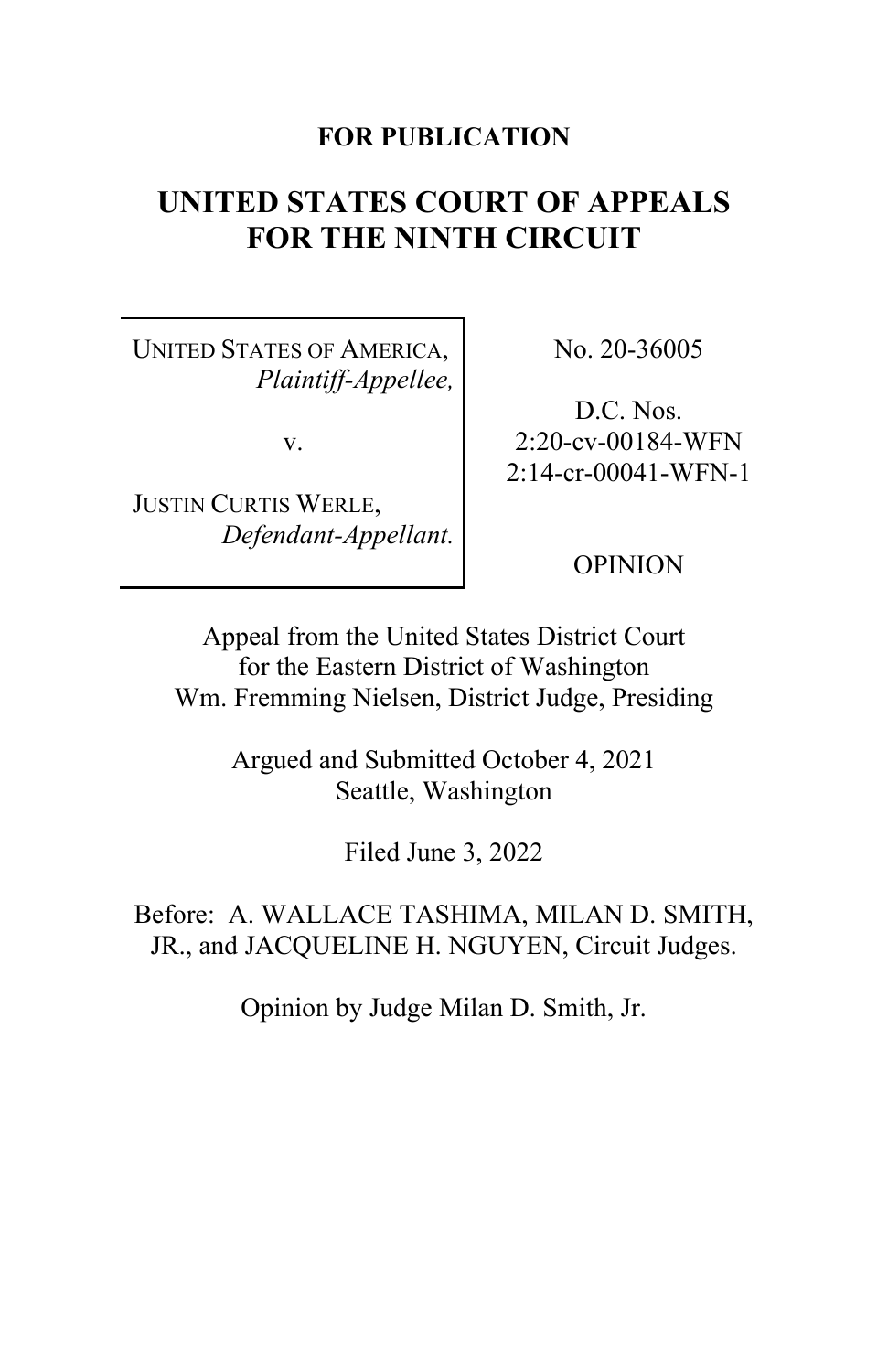# **SUMMARY[\\*](#page-1-0)**

# **28 U.S.C. § 2255**

The panel vacated the district court's summary denial of a 28 U.S.C. § 2255 motion in which Justin Curtis Werle seeks to vacate his felon-in-possession-of-a-firearm conviction under 18 U.S.C.  $\S\S 924(a)(2)$  and  $922(g)(1)$ , and remanded for an evidentiary hearing.

Werle sought to vacate the conviction because he pled guilty without being informed of the *mens rea* element announced in *Rehaif v. United States*, 139 S. Ct. 2191 (2019)—*i.e.*, that the Government must prove not only that the defendant knew he possessed a firearm, but also that he knew he was a felon when he possessed the firearm. Since Werle did not challenge the omission of this element in the district court or on direct appeal, his claim is procedurally defaulted, such that the district court may not consider the merits of the claim unless Werle can overcome the default by showing (1) cause for not raising the error sooner; and (2) prejudice, which means a reasonable probability that Werle would not have pled guilty had he been properly informed of the elements of the offense.

The district court summarily denied the motion without supplementing the record, holding an evidentiary hearing, or making factual findings. In doing so, the district court necessarily concluded that the motion and the files and records of the case conclusively show that Werle is entitled to no relief. The district court reasoned that because Werle

<span id="page-1-0"></span>**<sup>\*</sup>** This summary constitutes no part of the opinion of the court. It has been prepared by court staff for the convenience of the reader.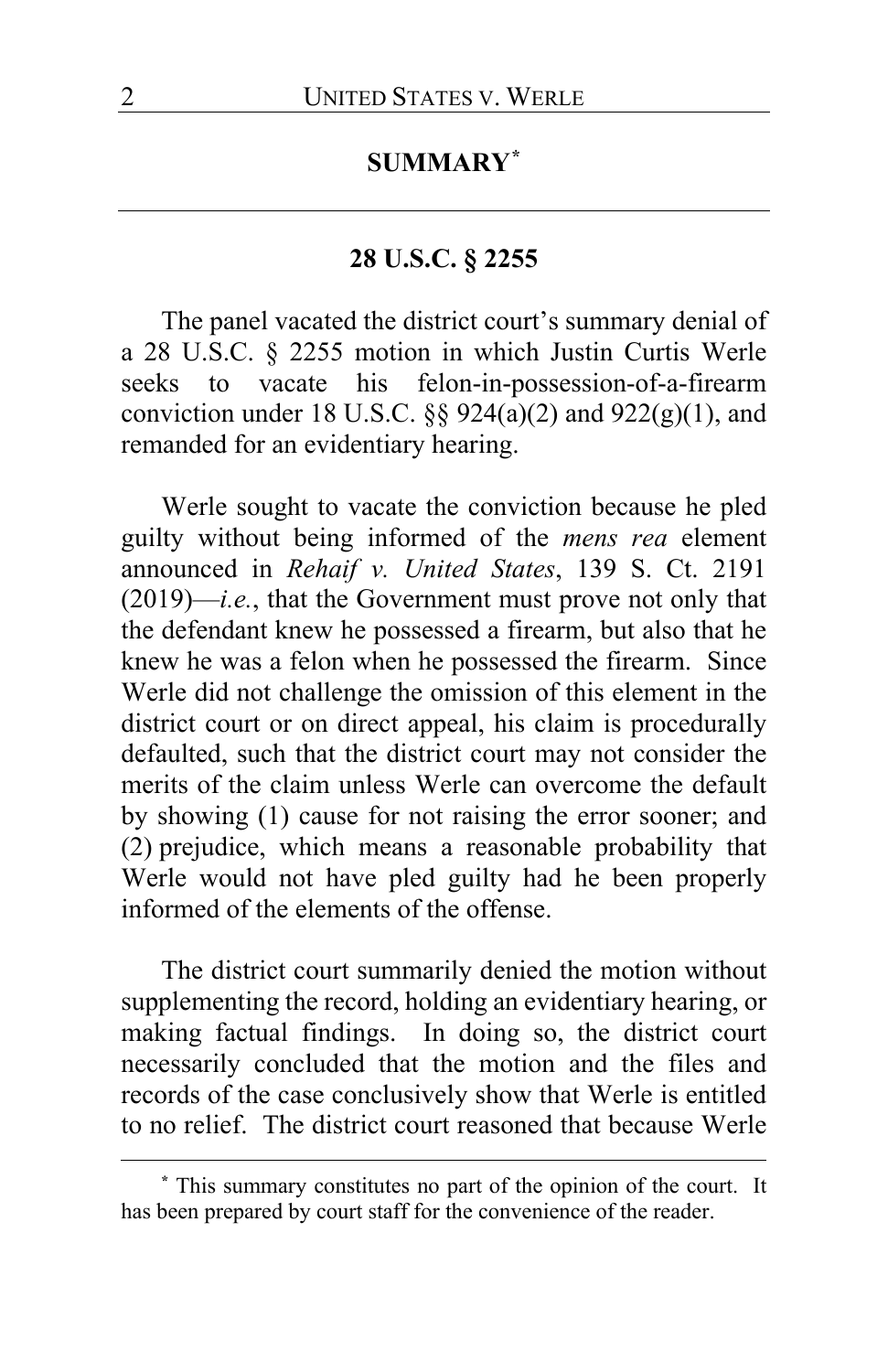had been sentenced to one year and one day in prison five years before possessing the firearm at issue, he could not establish prejudice.

The panel held that the district court's summary denial was erroneous.

The panel wrote that, as the parties agreed, the district court erred by applying plain-error analysis.

The panel held that Werle established cause necessary to overcome the procedural default because any argument that the Government was required to prove he knew he had been convicted of a crime punishable by more than one year in prison at the time he possessed the firearm would have been futile at the time he pled guilty, when every court to address that argument had rejected it. In so holding, the panel rejected the Government's argument that *Bousley v. United States*, 523 U.S. 614 (1998), overruled *Reed v. Ross*, 468 U.S. 1 (1984), in which the Supreme Court held that the cause requirement may be satisfied under certain circumstances, including when the Supreme Court overturns a longstanding and widespread practice to which the Supreme Court has not spoken, but which a near-unanimous body of lower court authority has expressly approved.

Before analyzing the parties' prejudice arguments, the panel wrote that in the context of a § 2255 motion, procedural default is an affirmative defense, and the district court may deny the petition without a hearing only if the record conclusively establishes the defendant cannot overcome the procedural default. The panel held that the record in this case does not conclusively establish prejudice. Rejecting the Government's specific arguments, the panel held (1) neither the fact that Werle was sentenced to more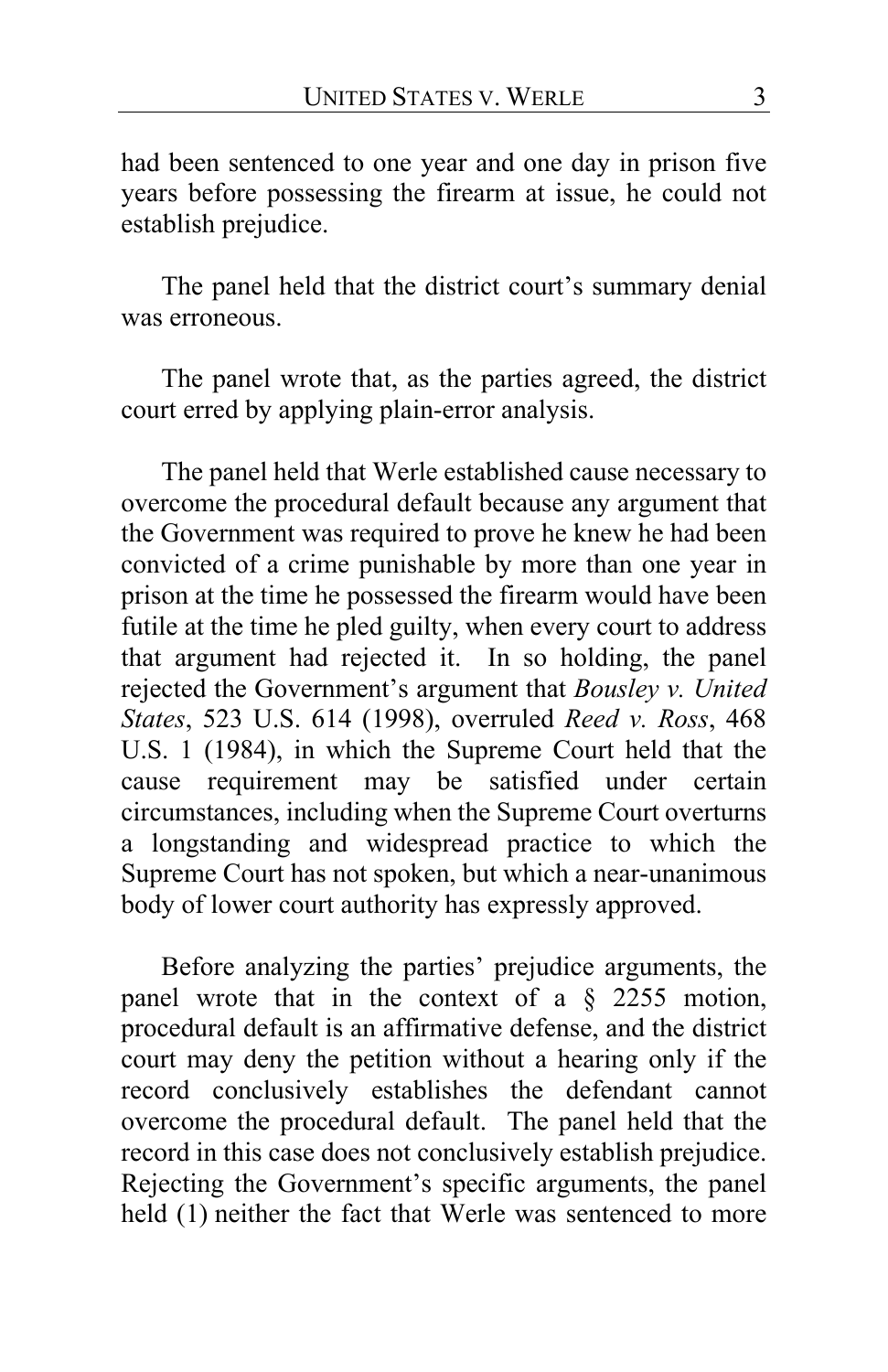than one year in prison, nor his acknowledgment at his sentencing hearing that he had been "convicted of felonies," is conclusive evidence that he would have pled guilty even if he were informed of all of the elements of the offense; and (2) the potential loss of an acceptance-of-responsibility reduction is not so great that it alone conclusively establishes that Werle would have pled guilty to the felon-in-possession count even if he were properly informed of the of the elements of the offense.

Emphasizing that its discussion is not meant to suggest that the district court must reach a particular conclusion, the district court remanded for an evidentiary hearing.

# **COUNSEL**

Houston Goddard (argued), Federal Defenders of Eastern Washington & Idaho, Spokane, Washington, for Defendant-Appellant.

Timothy J. Ohms (argued), Assistant United States Attorney; Joseph H. Harrington, Acting United States Attorney; United States Attorney's Office, Spokane, Washington; for Plaintiff-Appellee.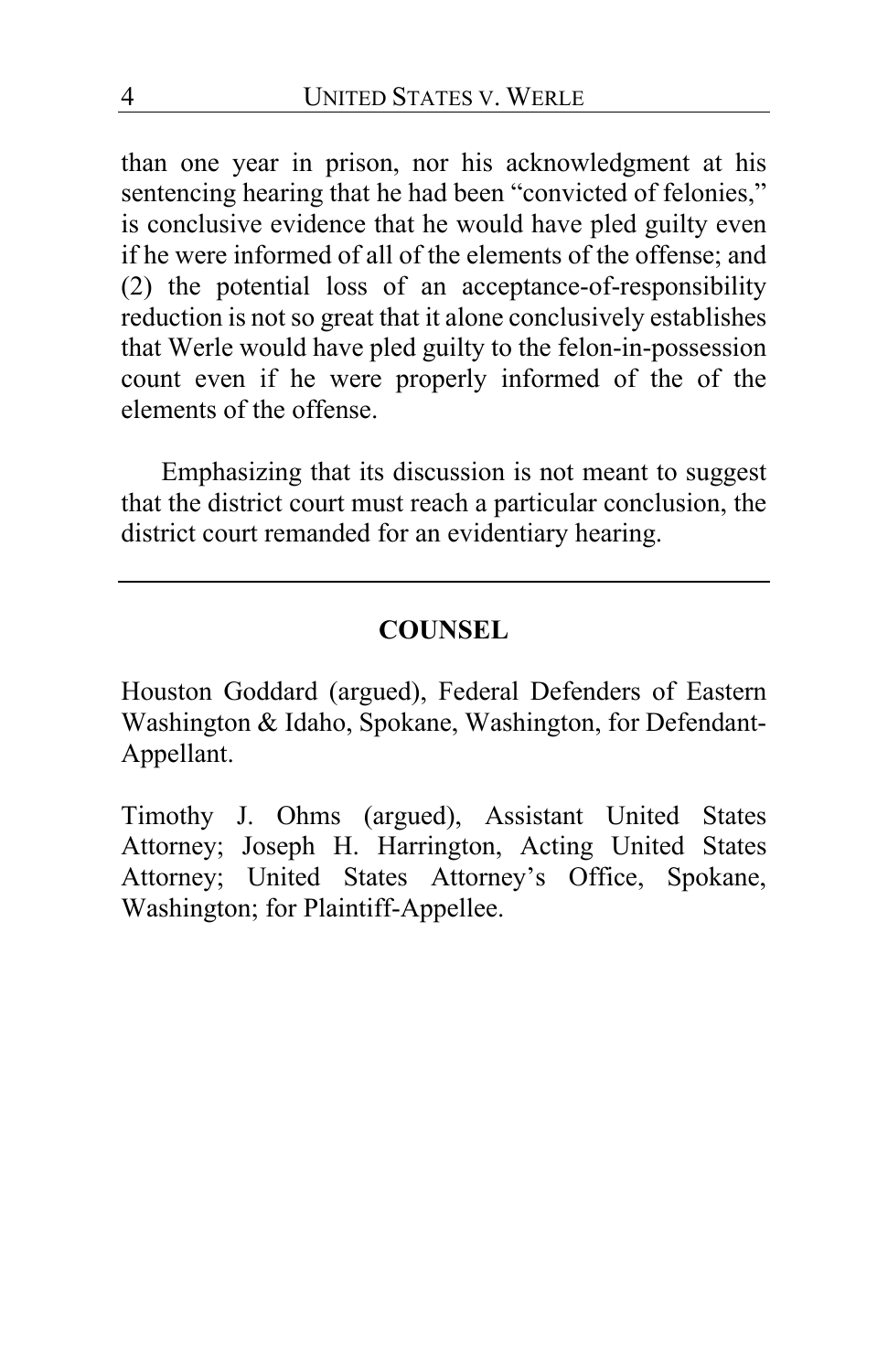### **OPINION**

M. SMITH, Circuit Judge:

In *Rehaif v. United States*, 139 S. Ct. 2191 (2019), the Supreme Court held that for firearm-possession prosecutions pursuant to 18 U.S.C.  $\S 924(a)(2)$  and  $\S 922(g)$ , the Government must prove "that the defendant knew he possessed a firearm and also that he knew he had the relevant status [under § 922(g)] when he possessed it." *Id.* at 2194. This means that for prosecutions under  $\S 924(a)(2)$  and §  $922(g)(1)$ , which are colloquially referred to as felon-inpossession prosecutions, "the Government must prove not only that the defendant knew he possessed a firearm, but also that *he knew he was a felon* when he possessed the firearm." *Greer v. United States*, 141 S. Ct. 2090, 2095 (2021). By interpreting the statute this way, the Supreme Court upended the unanimous and well-settled law of at least ten circuit courts of appeals, which had held for decades that the Government need not prove that a defendant knew of his status. *See Rehaif*, 139 S. Ct. at 2210 n.6 (Alito, J., dissenting) (collecting cases); *see also United States v. Miller*, 105 F.3d 552, 555 (9th Cir. 1997) ("We agree with the decisions from other circuits that the  $\S 924(a)$  knowledge requirement applies only to the possession element of  $§ 922(g)(1)$ , not . . . to felon status.").

In response, Justin Werle moved to vacate his conviction for violating § 924(a)(2) and § 922(g)(1) because he pled guilty without being informed of the *mens rea* element the Supreme Court announced in *Rehaif*. Since Werle did not challenge the Government or the district court's omission of this element in the district court or on direct appeal, his claim is procedurally defaulted, meaning that the district court may not consider the merits of the claim unless Werle can overcome the default. *See United States v. Pollard*, 20 F.4th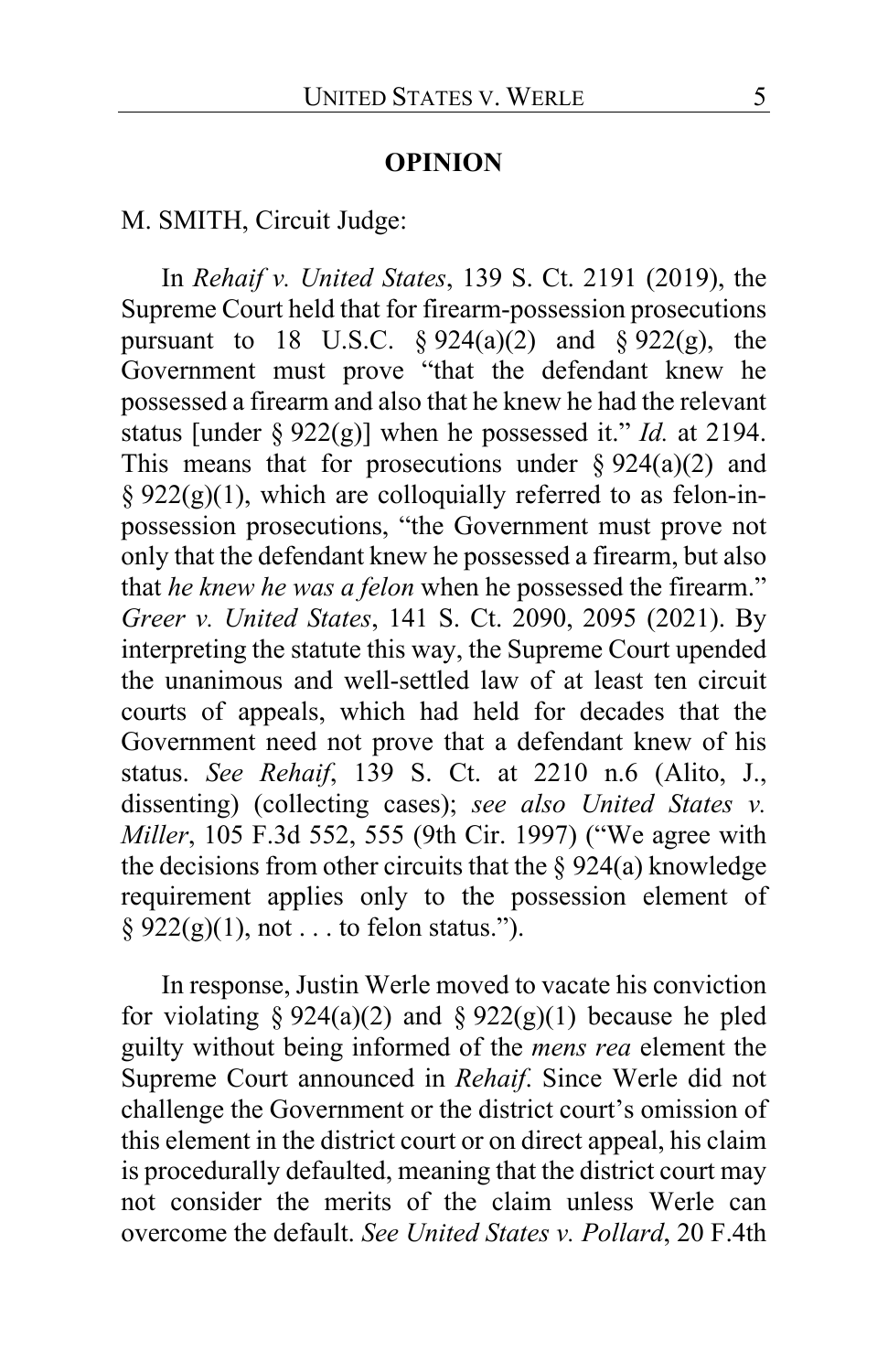1252, 1255–56 (9th Cir. 2021)*.* One way to overcome a procedural default is by showing cause for not raising the error sooner and prejudice, which, in this context, means a reasonable probability that Werle would not have pled guilty had he been properly informed of the elements of the offense. *See id*. **[1](#page-5-0)**

The district court summarily denied Werle's motion without supplementing the record, holding an evidentiary hearing, or making factual findings. In doing so, the district court necessarily concluded that "the motion and the files and records of the case conclusively show that [Werle] is entitled to no relief." 28 U.S.C. § 2255(b). The district court reasoned that because Werle had been sentenced to one year and one day in prison five years before possessing the firearm at issue here, he could not establish prejudice. We hold that the district court's summary denial of Werle's motion was erroneous.

# **I**

On December 26, 2013, the Spokane Police Department received a report that Justin Werle, who police knew to be a felon, was in possession of a weapon. When officers located him, they observed a brown wooden handle of a firearm sticking out of his jacket pocket. The officers removed the firearm and determined it was a Savage/Stevens 12 gauge short-barreled shotgun with an obliterated serial number.

<span id="page-5-0"></span>**<sup>1</sup>** "Alternatively, a petitioner can show actual innocence to overcome procedural default." *Pollard*, 20 F.4th at 1256 n.2. Werle argued in the district court that he could show that he is actually innocent, but did not raise that argument in his opening brief on appeal, so we do not address it.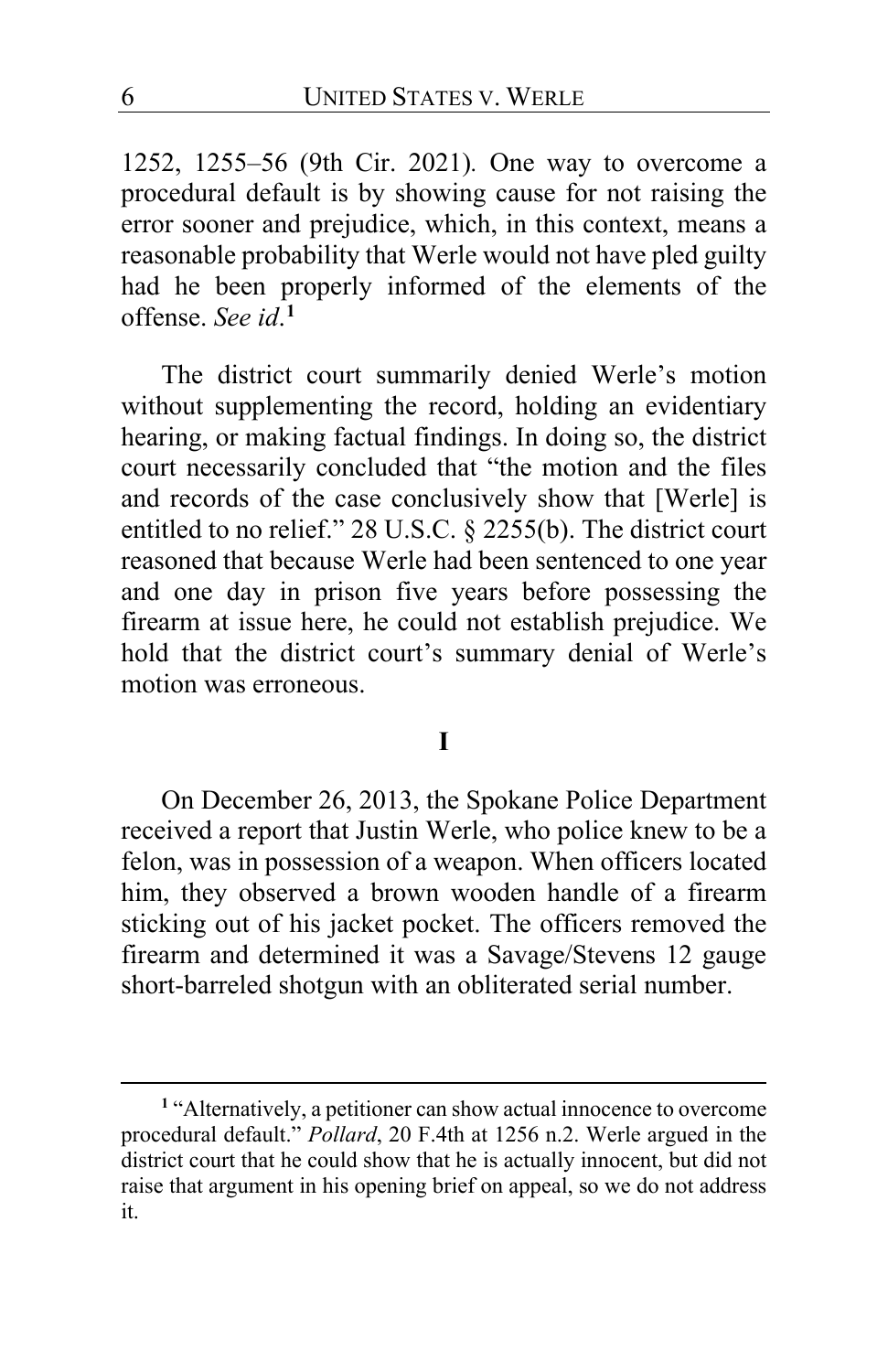Werle was indicted for being a felon in possession of a firearm, in violation of 18 U.S.C.  $\sqrt[5]{924(a)(2)}$  and § 922(g)(1), and for possessing an unregistered firearm, in violation of 26 U.S.C. § 5861(d). He pled guilty to both counts. Five years later, the Supreme Court decided *Rehaif*, in which it held that "in a prosecution under 18 U.S.C. § 922(g) and § 924(a)(2), the Government must prove both that the defendant knew he possessed a firearm and that he knew he belonged to the relevant category of persons barred from possessing a firearm." 139 S. Ct. at 2200. Thus, for prosecutions pursuant to  $\S 922(g)(1)$ , the Government must prove that the defendant knew that he had been convicted of a crime "punishable by imprisonment for a term exceeding one year,"  $\S 922(g)(1)$ , "when he possessed" the firearm, *Rehaif*, 139 S. Ct. at 2194. *See also Greer*, 141 S. Ct. at 2095.

Because *Rehaif* had not yet been decided and we had held that the Government need not prove the defendant's knowledge of his status, the Government did not include this element in Werle's indictment, and neither Werle's attorney nor the district court informed him of it. After the Supreme Court decided *Rehaif*, Werle filed a motion pursuant to 28 U.S.C. § 2255 arguing, among other things, that his plea was not knowing and voluntary because he was not informed of all of the elements of the offense before pleading guilty. *See Bousley v. United States*, 523 U.S. 614, 618–19 (1998).

The Government argued that the district court could not reach the merits of Werle's claim because he had not raised the *Rehaif* error at trial or on direct appeal. Werle argued that the court could reach the merits of the claim because he could show cause and prejudice necessary to overcome the procedural default. Because he had not served more than one year in prison, Werle contended, it was "at least plausible" that he did not recall that his sentences were longer than one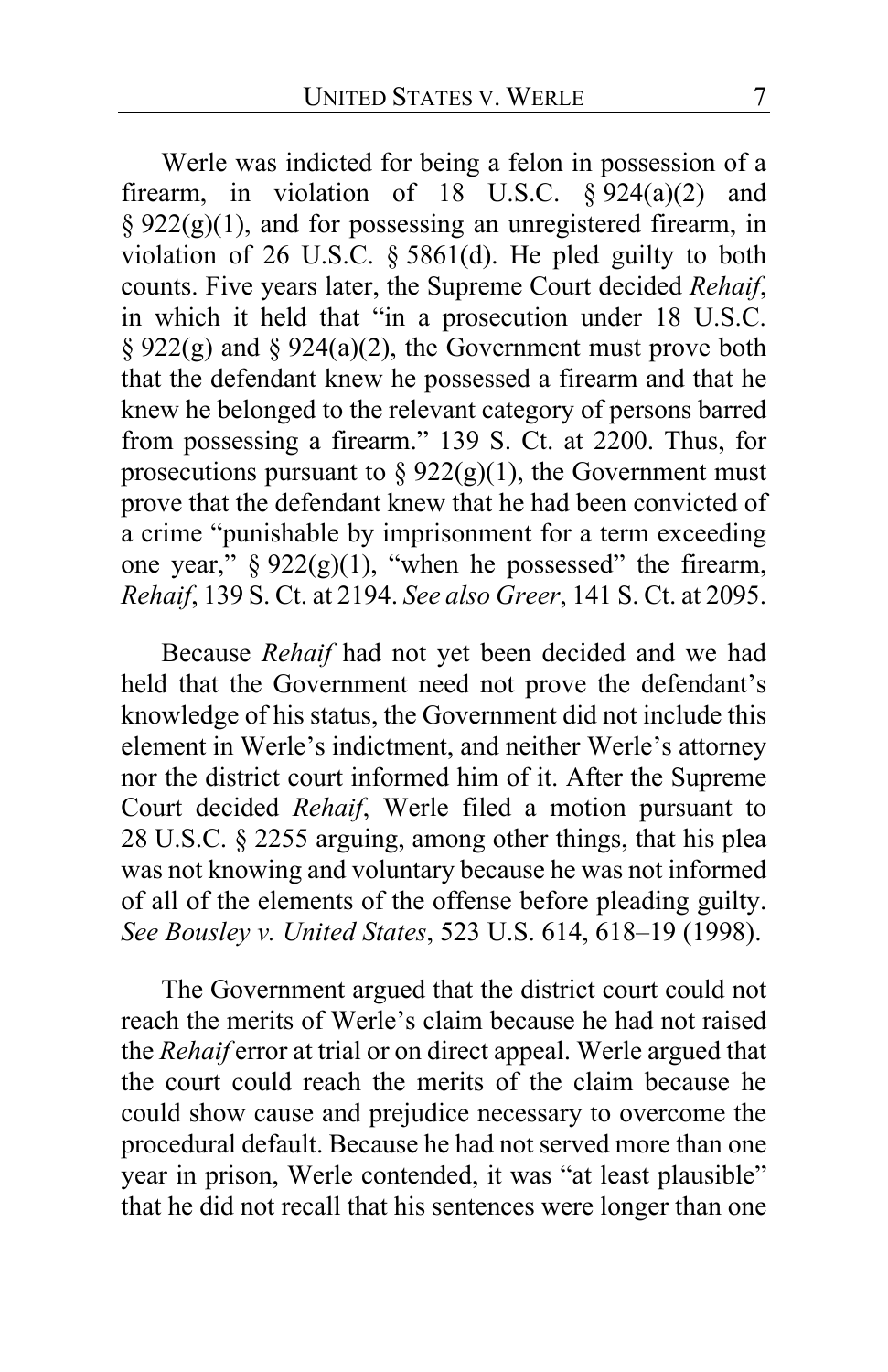year, and therefore there was a reasonable probability that he would have proceeded to trial on the felon-in-possession count.

Without holding an evidentiary hearing, the district court denied Werle's motion in a two-page order. Applying plainerror analysis, the district court held that Werle was not entitled to relief because five years before he possessed the firearm at issue here a state court sentenced Werle to one year and one day in prison, and Werle signed a document entitled "Felony Judgment and Sentence" that listed his sentence. Therefore, the district court held, "a jury would conclude that, Mr. Werle knew, or should have known, he had been convicted of a crime punishable by more than a year." The district court also held that the fact that Werle served only seven months and two days of that sentence was "inapposite" because *Rehaif* does not require that a defendant actually serve more than one year in prison. The district court issued a certificate of appealability, and Werle timely appealed. We have jurisdiction pursuant to 28 U.S.C. § 1291 and § 2253(a). We review the district court's denial of Werle's § 2255 motion de novo and its denial of an evidentiary hearing for abuse of discretion. *United States v. Chacon-Palomares*, 208 F.3d 1157, 1158 (9th Cir. 2000).

# **II**

On appeal, the parties agree that the district court erred by applying plain-error analysis, and they are correct. We apply plain-error review when a defendant urges us on direct appeal to correct an error the defendant did not raise in the district court. *See* Fed. R. Crim. P. 52(b); *United States v. Frady*, 456 U.S. 152, 162–64 (1982). But when a defendant raises an error for the first time on collateral review, the defendant must generally show cause for not raising the error sooner and actual prejudice resulting from the error before a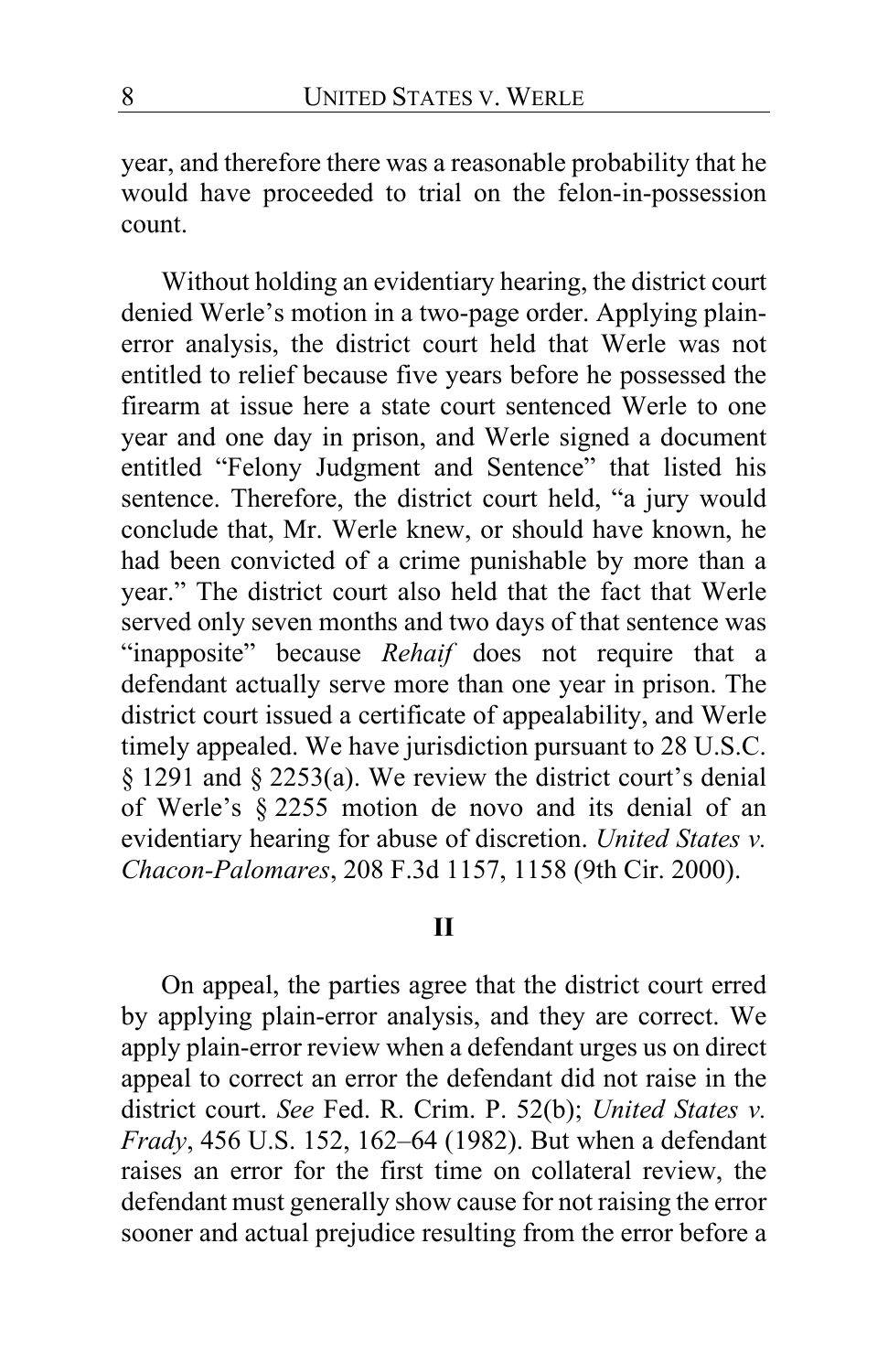court can consider the claim on the merits. *Id.* at 167–68. Therefore, the district court applied the wrong legal standard. *See id.* at 166.

The Government argues that we may affirm the district court's judgment on other grounds because Werle cannot establish cause sufficient to overcome his procedural default, and even if he could, he cannot show that he was prejudiced.

## **A**

Werle argues that he has demonstrated cause because any argument that the Government was required to prove he knew he had been convicted of a crime punishable by more than one year in prison at the time he possessed the firearm "would have been futile in 2014" because "every court to address [this] argument had rejected it." The Government responds that the Supreme Court has "flatly rejected . . . futility of a claim, by itself, as sufficient cause to excuse a procedural default." We agree with Werle.

The Supreme Court first addressed what constitutes cause to overcome a procedural default in *Engle v. Isaac*, 456 U.S. 107 (1982). In *Isaac*, the Court held that "the futility of presenting an objection to the state courts cannot alone constitute cause for a failure to object at trial." *Id.* at 130. The Court reasoned that a state court that has previously rejected an argument might change its mind, and that recognizing futility as cause might encourage litigants to deliberately "bypass the state courts" whenever they believe the federal courts will be more amenable to their claims. *Id.* Allowing them to do so would deprive the states of any "chance to mend their own fences and avoid federal intrusion." *Id.* at 129. Therefore, the Court held that "perceived futility alone cannot constitute cause." *Id.* at 130 n.36.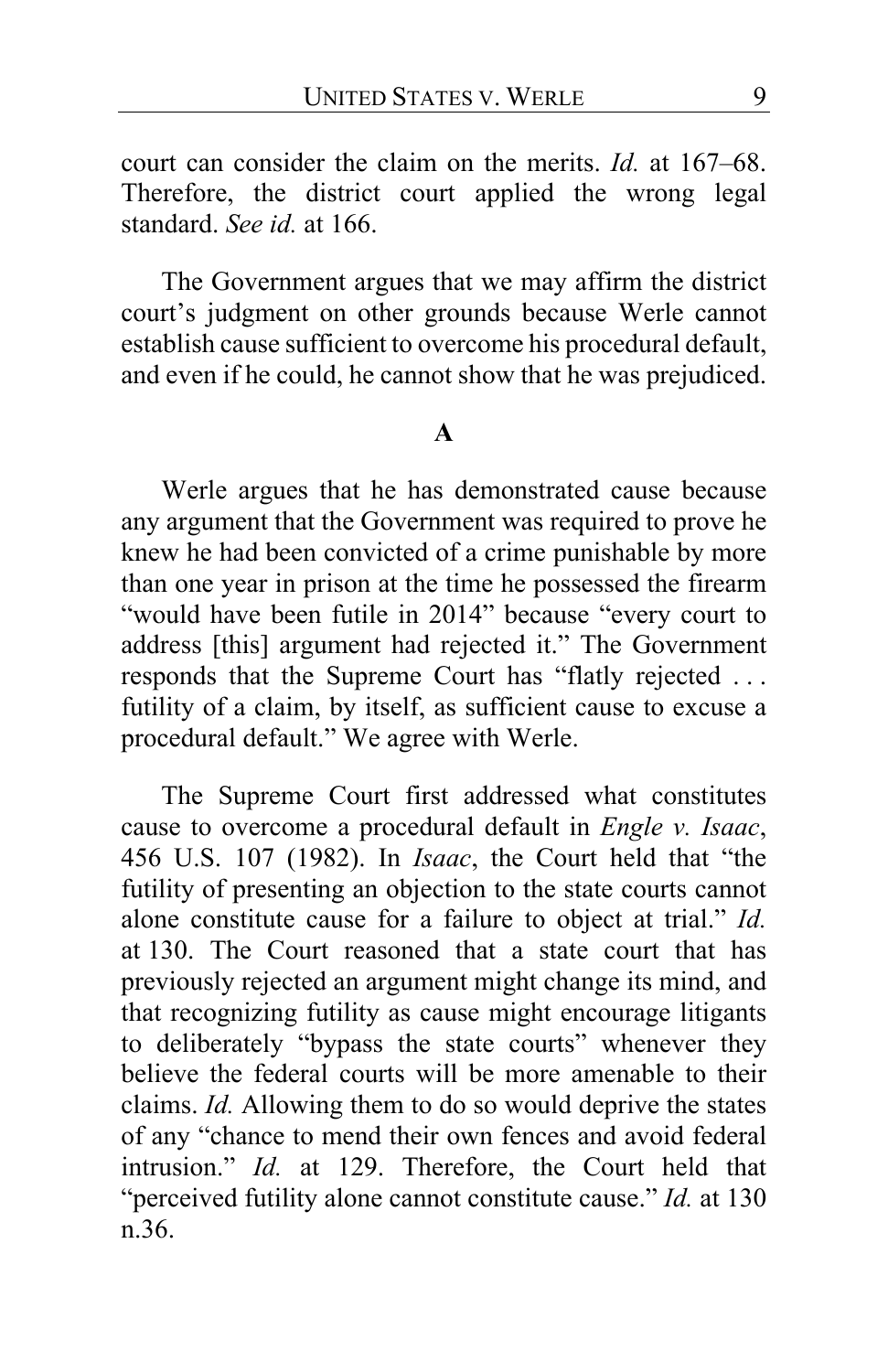Two years later, the Court backed away from this categorical language. It held in *Reed v. Ross*, 468 U.S. 1 (1984), that "the cause requirement may be satisfied under certain circumstances when a procedural failure is not attributable to an intentional decision by counsel made in pursuit of his client's interests." *Id.* at 14. A defendant's "failure to raise a claim for which there was no reasonable basis in existing law" is one such circumstance because it "does not seriously implicate any of the concerns that might otherwise require deference to a State's procedural bar." *Id.* at 15. The Court identified a non-exhaustive list of situations that would qualify: (1) when the Supreme Court "explicitly" overrules one of its precedents, (2) when the Supreme Court "overturn[s] a longstanding and widespread practice to which [the] Court has not spoken, but which a nearunanimous body of lower court authority has expressly approved," and (3) when the Supreme Court "disapprove<sup>[s]</sup> a practice [it] arguably has sanctioned in prior cases." *Id.* at 17 (cleaned up). The Court held that "when a case falling into one of the first two categories is given retroactive application, there will almost certainly have been no reasonable basis upon which an attorney previously could have urged a state court to adopt the position that [the Supreme] Court ultimately adopted." *Id.* Therefore, "the failure of a defendant's attorney to have pressed such a claim before a state court is sufficiently excusable to satisfy the cause requirement."**[2](#page-9-0)** *Id.*

This case falls into the second category. At the time Werle pled guilty, all ten circuits that had addressed the

<span id="page-9-0"></span>**<sup>2</sup>** Although *Isaac* and *Reed* involved habeas petitions pursuant to 28 U.S.C. § 2254 based on state convictions, the Supreme Court has applied the same framework to a § 2255 motion based on a federal conviction. *See, e.g., Bousley*, 523 U.S. at 622–23.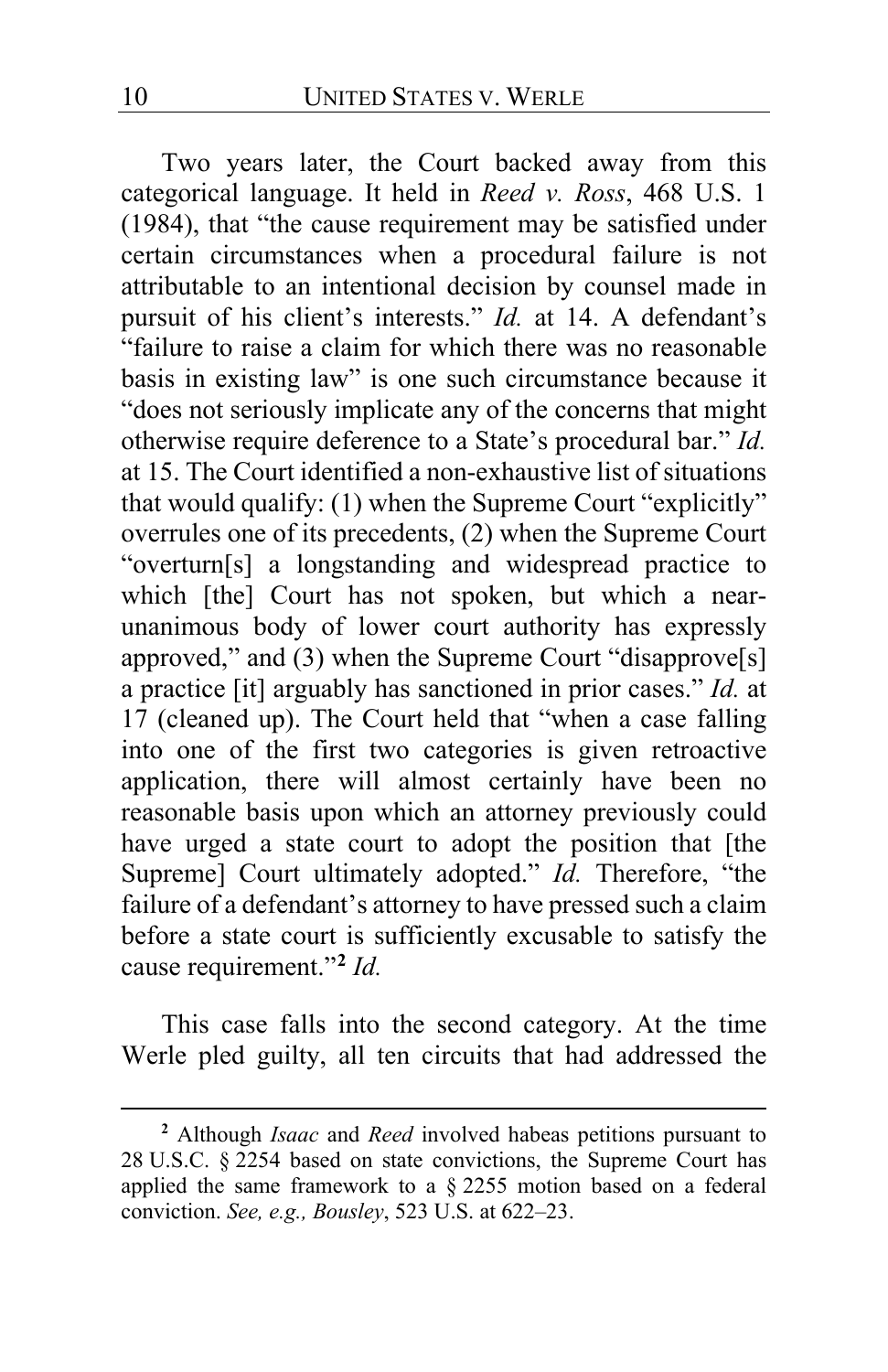issue, including our court, had held that the Government was not required to prove that a defendant knew of his status as a felon at the time the defendant possessed the firearm. *See Rehaif*, 139 S. Ct. at 2210 n.6 (Alito, J., dissenting) (collecting cases). By that time, at least six circuits had been unified on this issue for nearly seventeen years. *See id.* Under these circumstances, there was no reasonable basis for Werle to have argued that the Government was required to prove that he knew of his status as a felon at the time he possessed the firearm. *See Reed*, 468 U.S. at 17.

The Government argues that the Supreme Court overruled *Reed* in *Bousley v. United States*, 523 U.S. 614 (1998). There, like here, a defendant argued in a § 2255 motion that his guilty plea was not knowing and voluntary because the Supreme Court construed the statute under which he was convicted more narrowly after his conviction became final. *See id.* at 616–18. The defendant argued that he could demonstrate cause for his failure to raise the issue sooner because he believed that the Eighth Circuit had previously rejected his argument. *See id.* at 623; Brief for Petitioner at 35, *Bousley v. United States*, 523 U.S. 614 (1998) (No. 96-8516), 1997 WL 728537, at \*35*.* The Supreme Court held that the alleged futility of raising the argument did not constitute cause for his failure to object. Its entire analysis of the issue was as follows:

> As we clearly stated in *Engle v. Isaac*, 456 U.S. 107, 102 S. Ct. 1558, 71 L.Ed.2d 783 (1982), "futility cannot constitute cause if it means simply that a claim was 'unacceptable to that particular court at that particular time."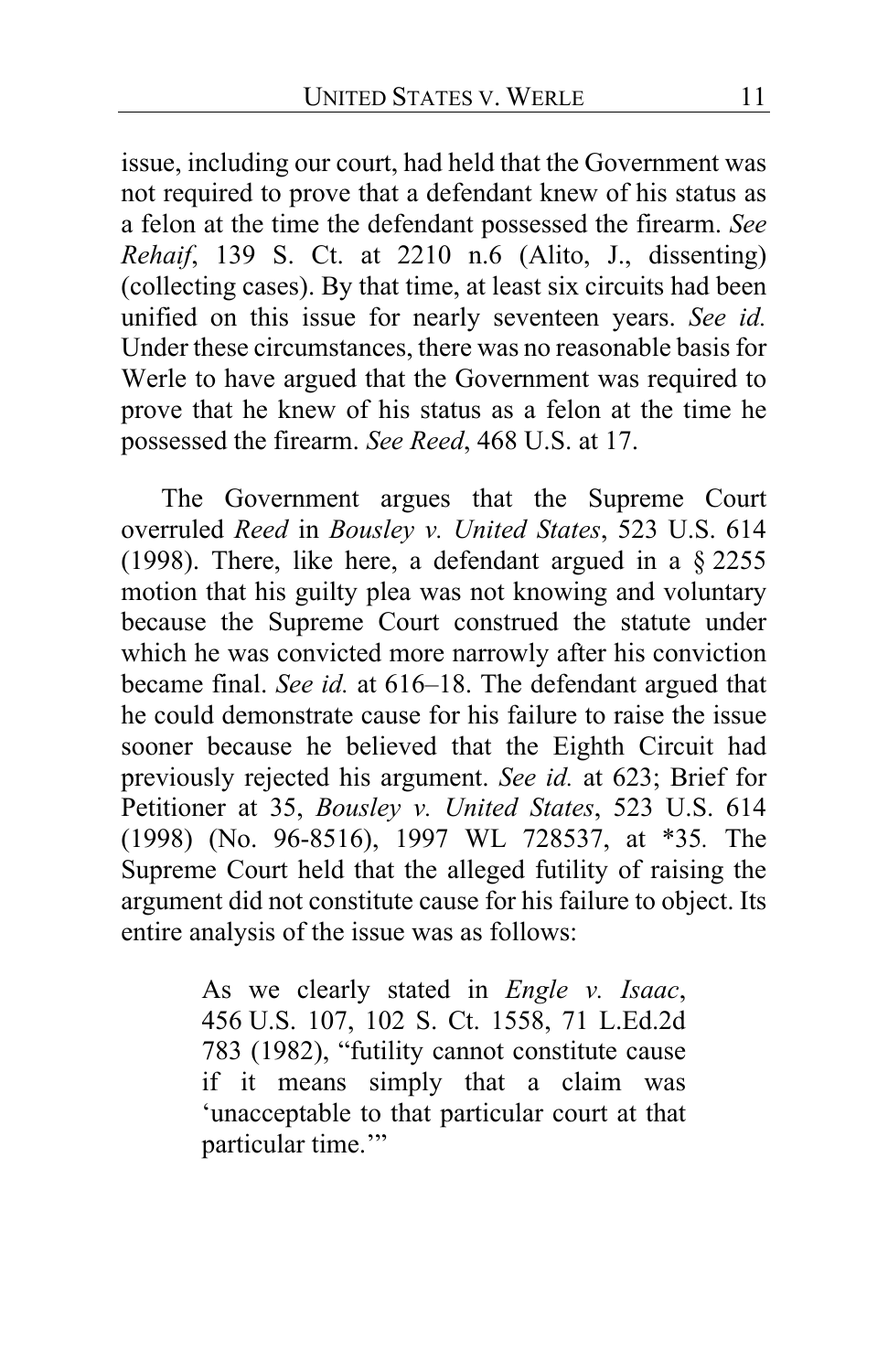*Id.* at 623 (quoting *Isaac*, 456 U.S. at 130 n.35). The Government argues that this language overruled *Reed*.

But *Bousley* did not analyze, much less overrule, *Reed.*  Indeed, *Bousley* cited *Reed* only once, and only for the proposition that a defendant may establish cause for a procedural default if the legal basis for the claim was not reasonably available at the time it should have been raised. *See Bousley*, 523 U.S. at 622. We are "bound to follow a controlling Supreme Court precedent until it is explicitly overruled by that Court." *Nunez-Reyes v. Holder*, 646 F.3d 684, 692 (9th Cir. 2011) (citation omitted). The Supreme Court did not explicitly overrule *Reed* in *Bousley*, and it has not done so since.

Even if we were permitted to assume that the Supreme Court *implicitly* overruled *Reed*, we would not do so based on *Bousley* because *Reed* and *Bousley* co-exist comfortably. After *Bousley*, futility cannot constitute cause when it means "simply that a claim was 'unacceptable to [a] particular court at [a] particular time,'" *Bousley*, 523 U.S. at 623, but futility can constitute cause if it means that a claim has been unacceptable to a near-unanimous body of lower courts for a sustained period, *see Reed*, 468 U.S. at 17. *See also Pollard*, 20 F.4th at 1262 (Forrest, J., concurring) (explaining that *Bousley* did not address a situation "where a claim has been uniformly rejected by every circuit to consider it for a sustained period of time").

We therefore hold that Werle has established cause necessary to overcome the procedural default. Because Werle has established cause, we turn to whether he can establish prejudice.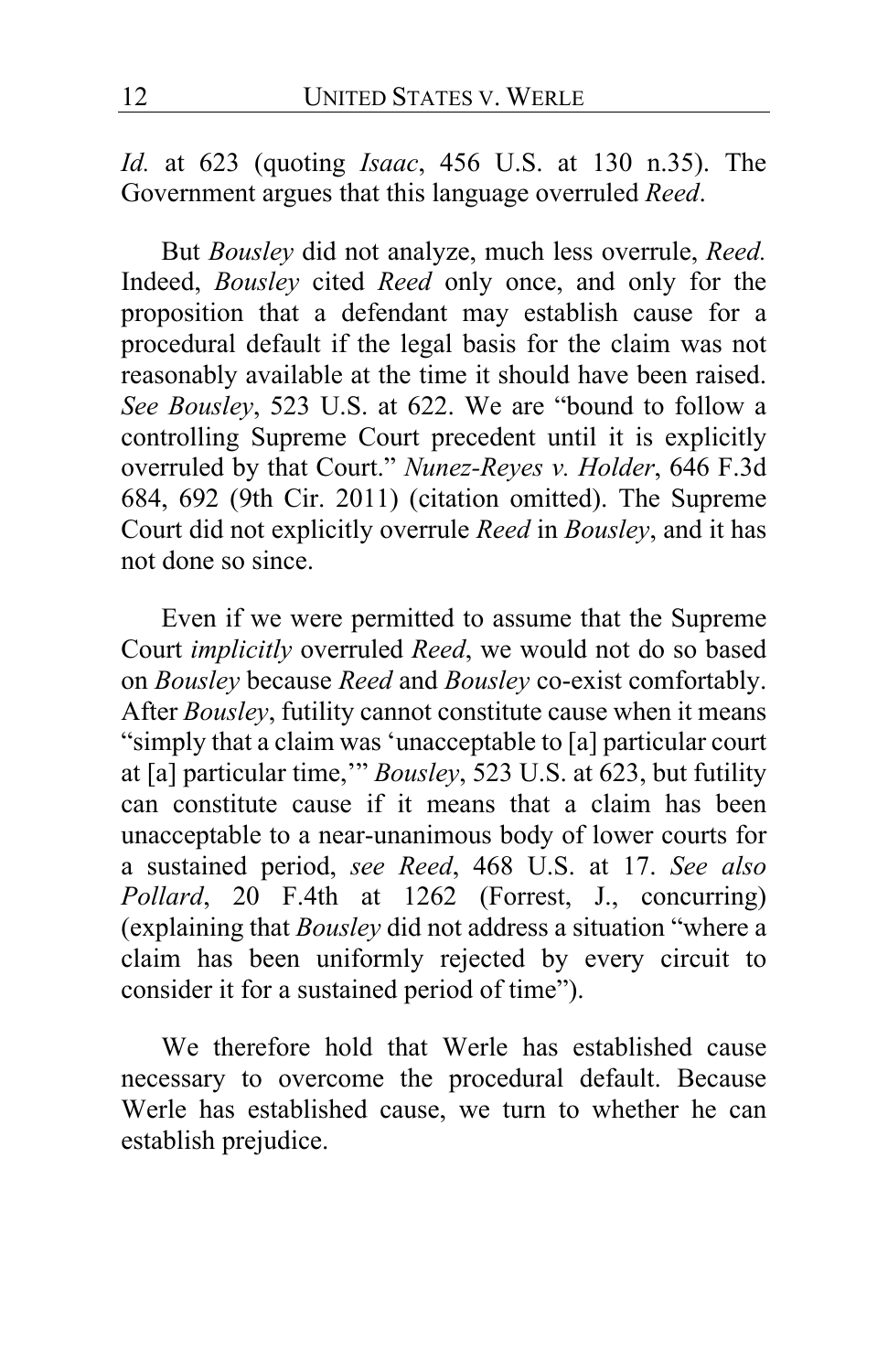#### **B**

Before analyzing the parties' prejudice arguments, it is important to first understand the procedural posture of this case. When a defendant files a § 2255 motion, the district court must determine whether "the motion and the files and records of the case conclusively show that the prisoner is entitled to no relief." 28 U.S.C. § 2255(b). If they do not, the court must order the Government to answer the motion and, if necessary, hold an evidentiary hearing and make factual findings sufficient to rule on the motion.**[3](#page-12-0)** *Id.*; *see also*  Rules 4(b), 7, 8 of the Rules Governing Section 2255 Proceedings for the United States District Courts (2255 Rules).

In the context of a § 2255 motion, procedural default is an affirmative defense. *See United States v. Withers*, 638 F.3d 1055, 1064 (9th Cir. 2011). That means the defendant does not bear the burden of pleading cause and prejudice in his motion. *Id.* Instead, the Government bears the burden of raising the procedural default defense. *Id.* Once the Government establishes a defendant's procedural default, the burden shifts to the defendant to demonstrate cause and prejudice sufficient to overcome it. *See Bousley*, 523 U.S. at 622. Only if the record conclusively establishes the defendant cannot overcome the procedural default, may

<span id="page-12-0"></span>**<sup>3</sup>** District courts may also obtain necessary evidence without holding an evidentiary hearing by directing the parties "to expand the record by submitting additional materials." 2255 Rule 7(a). But "[w]hen the issue is one of credibility, resolution on the basis of affidavits can rarely be conclusive." *Blackledge v. Allison*, 431 U.S. 63, 82 n.25 (1977) (quoting Advisory Committee's Note to 1976 adoption of Rule 7 of the Rules Governing Section 2254 Cases in United States District Courts).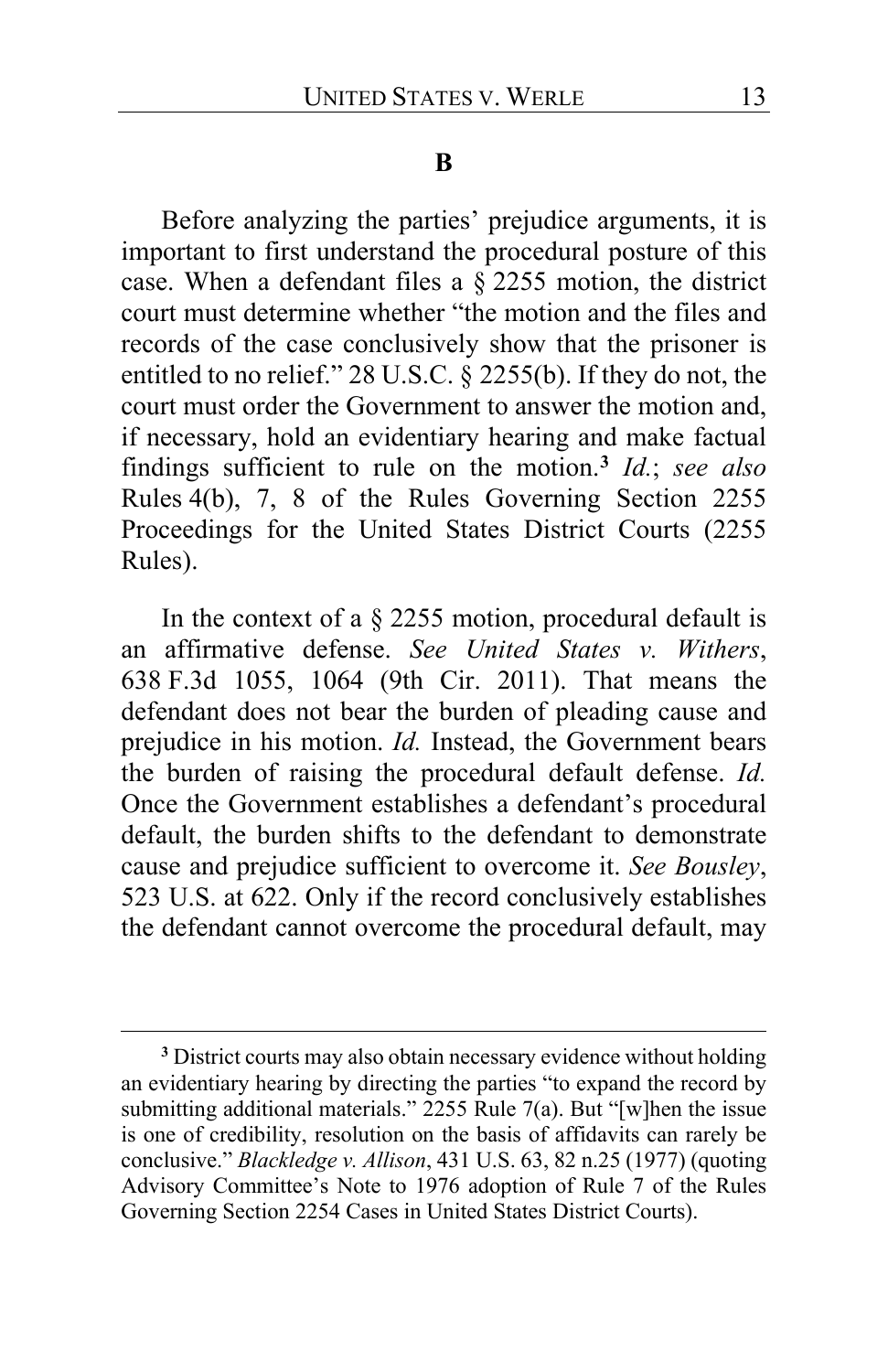the district court deny the petition without a hearing. *See*  28 U.S.C. § 2255(b).

To establish prejudice, Werle must demonstrate a reasonable probability that he would have proceeded to trial had he been properly informed of the elements of the offense. *Pollard*, 20 F.4th at 1256. Whether there is a reasonable probability a defendant would have proceeded to trial is a factual question that often depends on evidence outside the record, such as what influenced the defendant's decision to plead guilty. *See Lee v. United States*, 137 S. Ct. 1958, 1966 (2017) (holding that the prejudice inquiry in this context "focuses on a defendant's decisionmaking"). Therefore, an evidentiary hearing may be required to determine whether a defendant would have proceeded to trial if he were fully informed of the elements of the offense. *See id.* at 1963, 1967–68 (examining testimony from the defendant and defendant's plea-stage counsel regarding the defendant's decision to plead guilty); *United States v. Manzo*, 675 F.3d 1204, 1210 (9th Cir. 2012) (reversing and remanding because the "record [did] not contain the historical views of defense counsel or of Manzo" regarding "whether if correctly advised Manzo would have pleaded guilty anyway"); *Iaea v. Sunn*, 800 F.2d 861, 865–66 (9th Cir. 1986) (remanding "for an evidentiary hearing to determine whether there is a reasonable probability Iaea would not have pled guilty absent counsel's erroneous advice"). We therefore decide only whether the district court abused its discretion by summarily denying Werle's motion without holding an evidentiary hearing. We do not (and cannot) decide at this stage whether Werle is entitled to relief. *See Machibroda v. United States*, 368 U.S. 487, 495 (1962) ("Not by the pleadings and the affidavits, but by the whole of the testimony, must it be determined whether the petitioner has carried his burden of proof and shown his right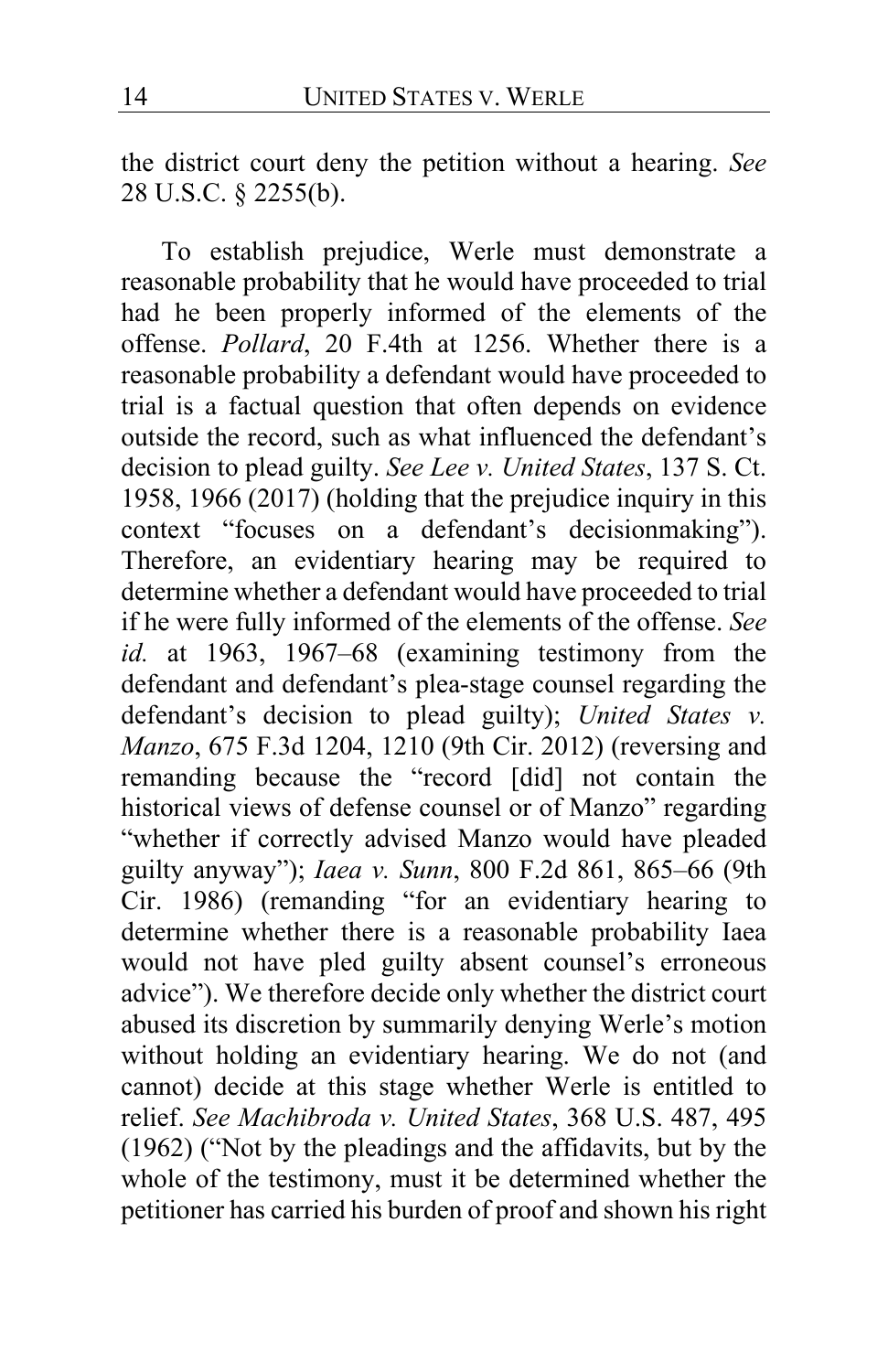to a discharge.") (quoting *Walker v. Johnston*, 312 U.S. 275, 287 (1941)).

The Government argues that the district court's summary denial was proper because there is "overwhelming" evidence that Werle knew he had been convicted of a crime punishable by more than one year in prison at the time he possessed the firearm, and no rational person in Werle's circumstances would have risked forfeiting a three-level Sentencing Guidelines reduction for acceptance of responsibility by proceeding to trial. We disagree. While some people in Werle's circumstances might rationally choose to plead guilty, others might rationally choose to go to trial. To determine which category Werle falls into, the district court must hold an evidentiary hearing.

#### **1**

The Government first argues that the record conclusively establishes Werle would not have gone to trial because there is "overwhelming evidence" that he knew that he had been convicted of a crime punishable by more than one year in prison at the time he possessed the firearm. We disagree.

Recall that the Government was required to prove beyond a reasonable doubt that Werle knew, at the time he possessed the firearm on December 26, 2013, that he had been convicted of a crime punishable by more than one year in prison. *See* 18 U.S.C. §§ 922(g)(1), 924(a)(2); *Rehaif*, 139 S. Ct. at 2200. That he knew that he had been convicted of a crime or that he was not supposed to possess a firearm do not suffice.**[4](#page-14-0)** What matters is whether Werle knew that the

<span id="page-14-0"></span>**<sup>4</sup>** There are many reasons one might be prohibited from possessing a firearm. For example, individuals who are dishonorably discharged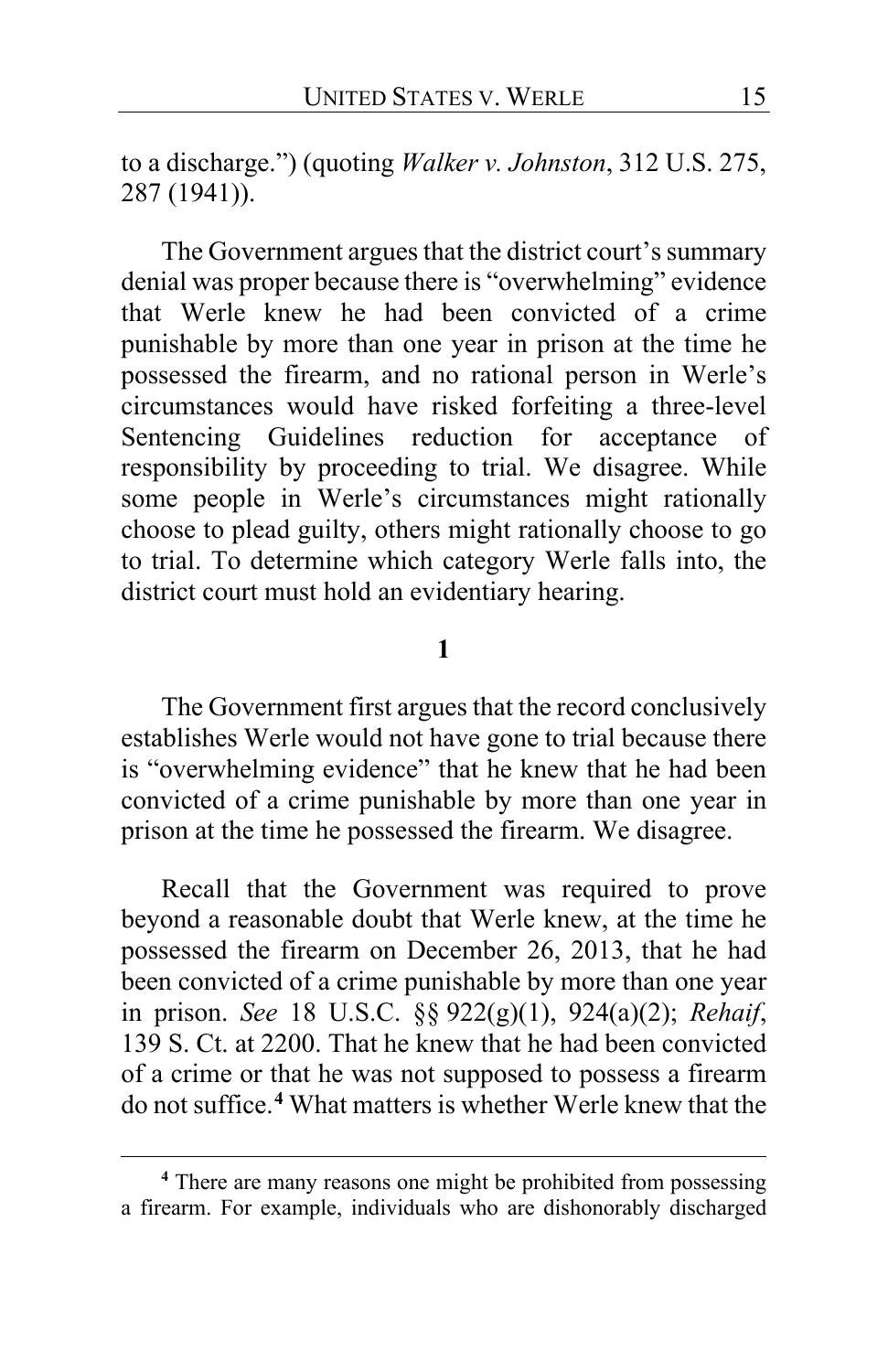maximum potential sentence to which he was exposed for his previous crimes exceeded one year in prison. *See*  18 U.S.C. § 922(g)(1); *Rehaif*, 139 S. Ct. at 2194; *United States v. McAdory*, 935 F.3d 838, 843 (9th Cir. 2019).

The Supreme Court has recognized that this is the kind of information one might be unaware of or forget. *See Greer*, 141 S. Ct. at 2097 ("Of course, there may be cases in which a defendant who is a felon can make an adequate showing . . . that he would have presented evidence in the district court that he did not in fact know he was a felon when he possessed firearms."); *Rehaif*, 139 S. Ct. at 2198 (observing that "a person who was convicted of a prior crime but sentenced only to probation" might not know that he was a felon). Werle may have been able to make a colorable argument at trial that this is what happened to him.

By the time he possessed the firearm on December 26, 2013, Werle had been convicted of at least twenty crimes. However, the parties agree that only two of those convictions qualify as  $\S 922(g)(1)$  predicates. And although Werle was sentenced to one year and one day in prison for each of them,

In *Pollard*, we cited the fact that the defendant admitted he "possessed a firearm [he] wasn't supposed to have" as evidence that he knew of his status, but we did not hold that that evidence standing alone was conclusive. 20 F.4th at 1257. Further, the defendant's statement in *Pollard* was unusually probative because the defendant acknowledged that the *reason* he "wasn't supposed to have" a firearm was because he was "a felon" and he "didn't have the right to have it no more." *Id.*

from the military, addicted to controlled substances, or who have been convicted of misdemeanor domestic violence crimes may not possess firearms. *See* 18 U.S.C. § 922(g)(3), (6), (9). Thus, the fact that a defendant knows that he may not possess a firearm is not conclusive evidence that he knows that he has been convicted of a crime punishable by more than one year in prison.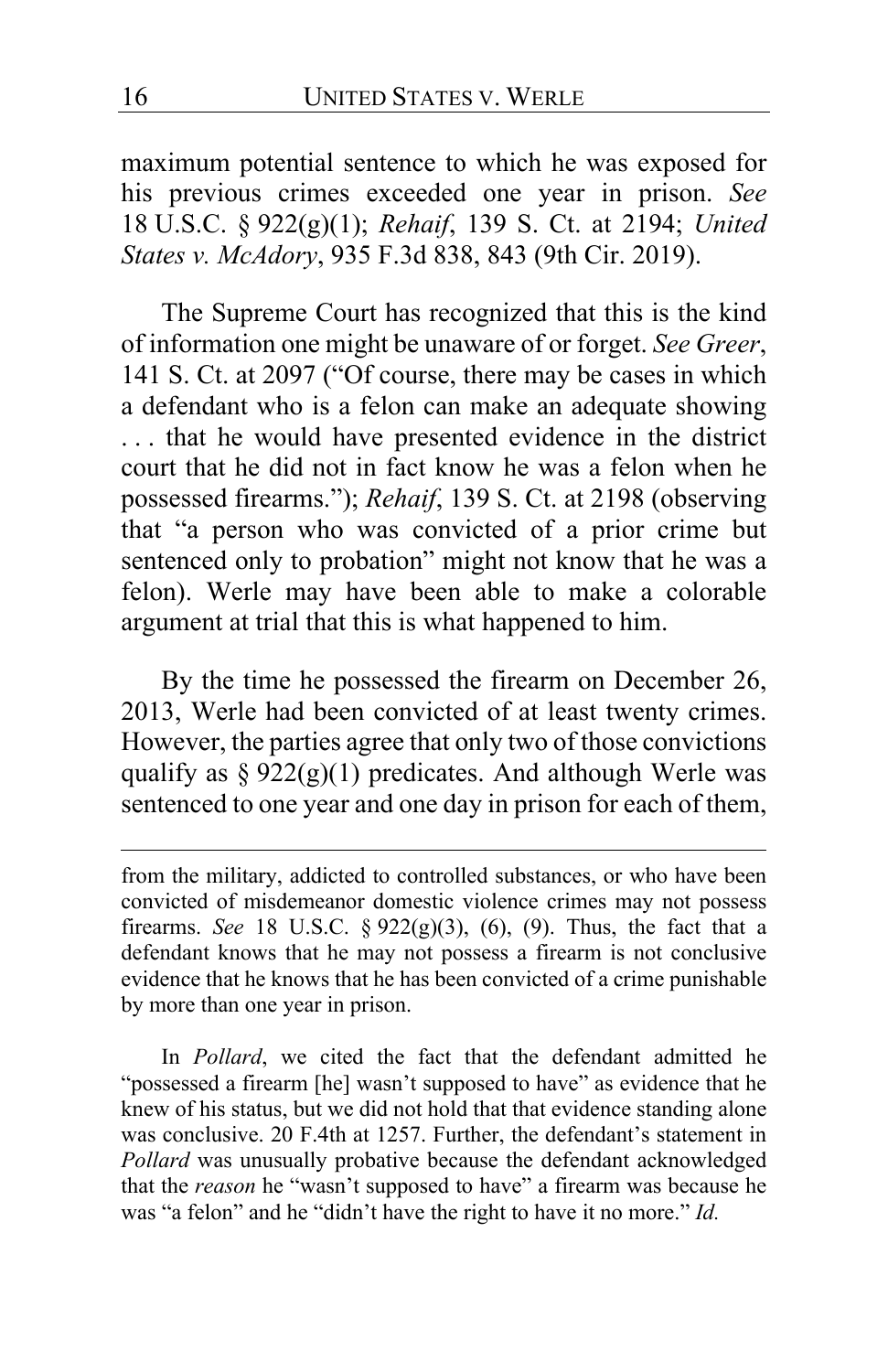he served less than a year of each sentence (215 and 288 days), and his most recent felony sentencing hearing was nearly two years before he possessed the firearm at issue here. If Werle misremembered the length of these sentences as slightly less than one year and one day in prison or as the time he actually *served* in prison, he would not have the *mens rea* necessary for a jury to convict. Further, Werle alleged that he "suffered irreversible brain damage as a young child," which may have affected his memory.**[5](#page-16-0)** Indeed, at his federal sentencing hearing the district court asked Werle about his first qualifying conviction and Werle said, "I don't [remember] off the top of my head the length of it. I do remember that there was a plea attached to that . . . . I do believe it was a sign-and-get-out-that-day type of deal." This, of course, is incorrect—Werle was sentenced to 366 days in prison and served 215 days. In sum, that Werle may have forgotten that he was sentenced to more than one year in prison two and five years after his sentencing hearings is not so implausible that we can conclude that the record conclusively establishes he would have pled guilty even if he were fully informed of the elements of the offense.

<span id="page-16-0"></span>**<sup>5</sup>** Werle cited to the PSR which states that Werle "experienced a grand mal seizure" when he was 18 months old and "he was provided an adult dose of Phenobarbitol which resulted in him suffering brain damage and being in a coma for approximately 13 days." Werle's mother told the Probation Office that Werle had "undergone many tests and treatments that showed his brain suffered irreversible damage due to the seizure he suffered." (To the extent this information is sealed, we unseal it for purposes of this opinion only.) Nothing in the record conclusively establishes that Werle's memory was unaffected by this brain damage, so the district court erred by summarily denying Werle's motion without addressing it, either by expanding the record or holding an evidentiary hearing. *See* 2255 Rules 7, 8.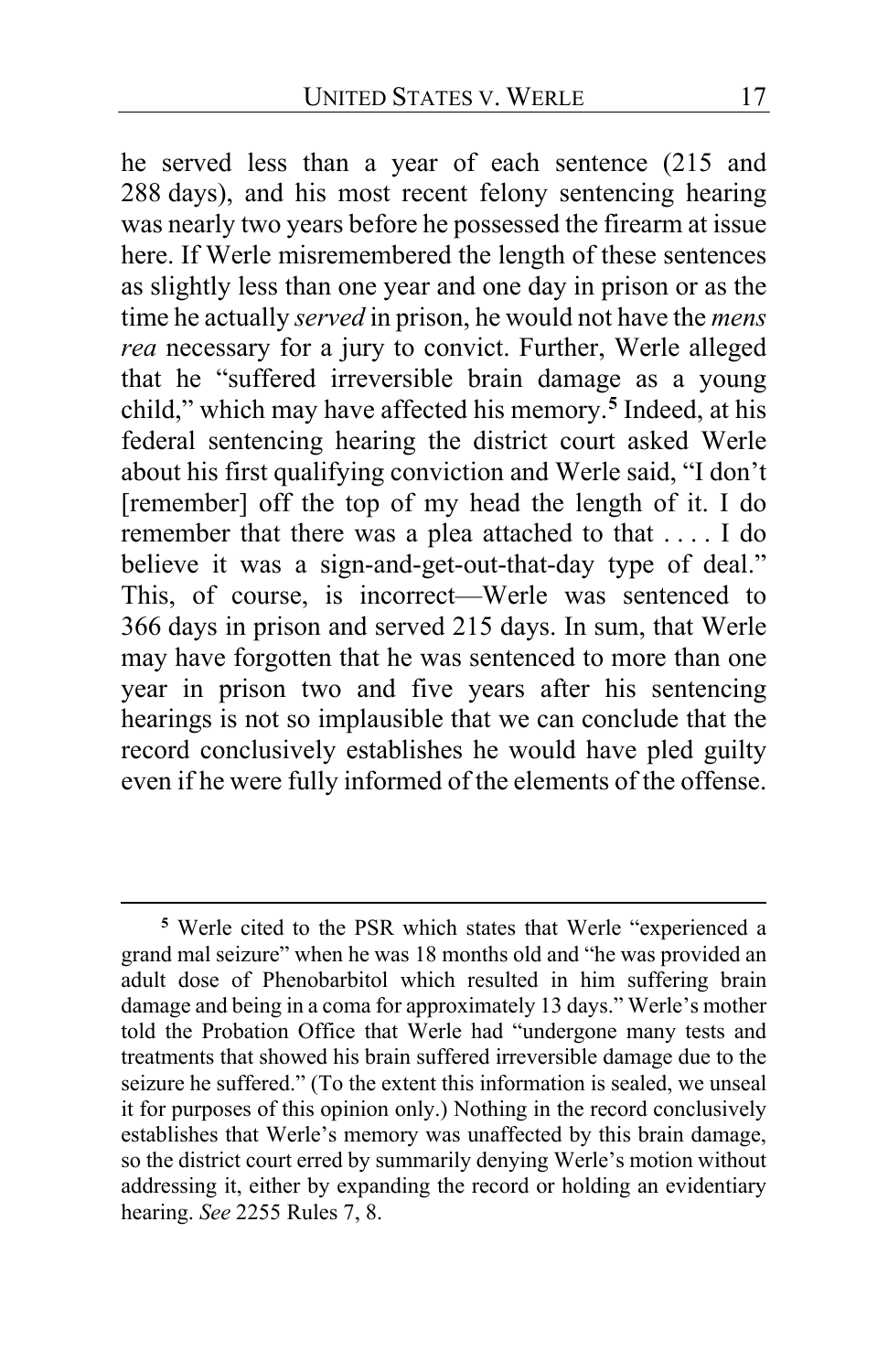We disagree with the Government's assertion that we should look only to Werle's sentence and that the amount of time he spent in prison is "inapposite." The Government is correct that defendants who are sentenced to more than one year in prison "ordinarily" will not be able to establish prejudice. *United States v. Johnson*, 979 F.3d 632, 639 (9th Cir. 2020). But we decline to "elevat[e] this general proposition to a *per se* rule." *Lee*, 137 S. Ct. at 1966. The reason a defendant who was sentenced to more than one year in prison "ordinarily" will not be able to establish prejudice is that defendants sentenced to more than one year in prison ordinarily *serve* more than one year in prison, and spending more than one year in prison is not something one is likely to forget. It is not because, as the Government seems to suggest, being sentenced is such an important moment in a criminal proceeding that no defendant will ever forget it, regardless of how long he actually spends in prison.

Accordingly, in *Johnson*, we held that the defendant had not established prejudice because he had been sentenced to more than two years in prison on three separate occasions and "had in fact already served three prior prison sentences exceeding one year." 979 F.3d at 639 (contrasting the Supreme Court's observation in *Rehaif*, 139 S. Ct. at 2198, that a defendant sentenced only to probation and who served no prison time might not know he was a felon). And at least four of the five cases we cited for this proposition in *Johnson*  involved defendants who had *served* more than one year in prison for a felony conviction. *See United States v. Benamor*, 937 F.3d 1182, 1189 (9th Cir. 2019) (defendant "spent more than nine years in prison on his [seven] felony convictions before his arrest for possessing the shotgun"); *United States v. Maez*, 960 F.3d 949, 964 (7th Cir. 2020) (defendant was convicted of a felony for which he served over nine years in prison), *id.* at 965–66 (second defendant "served a year or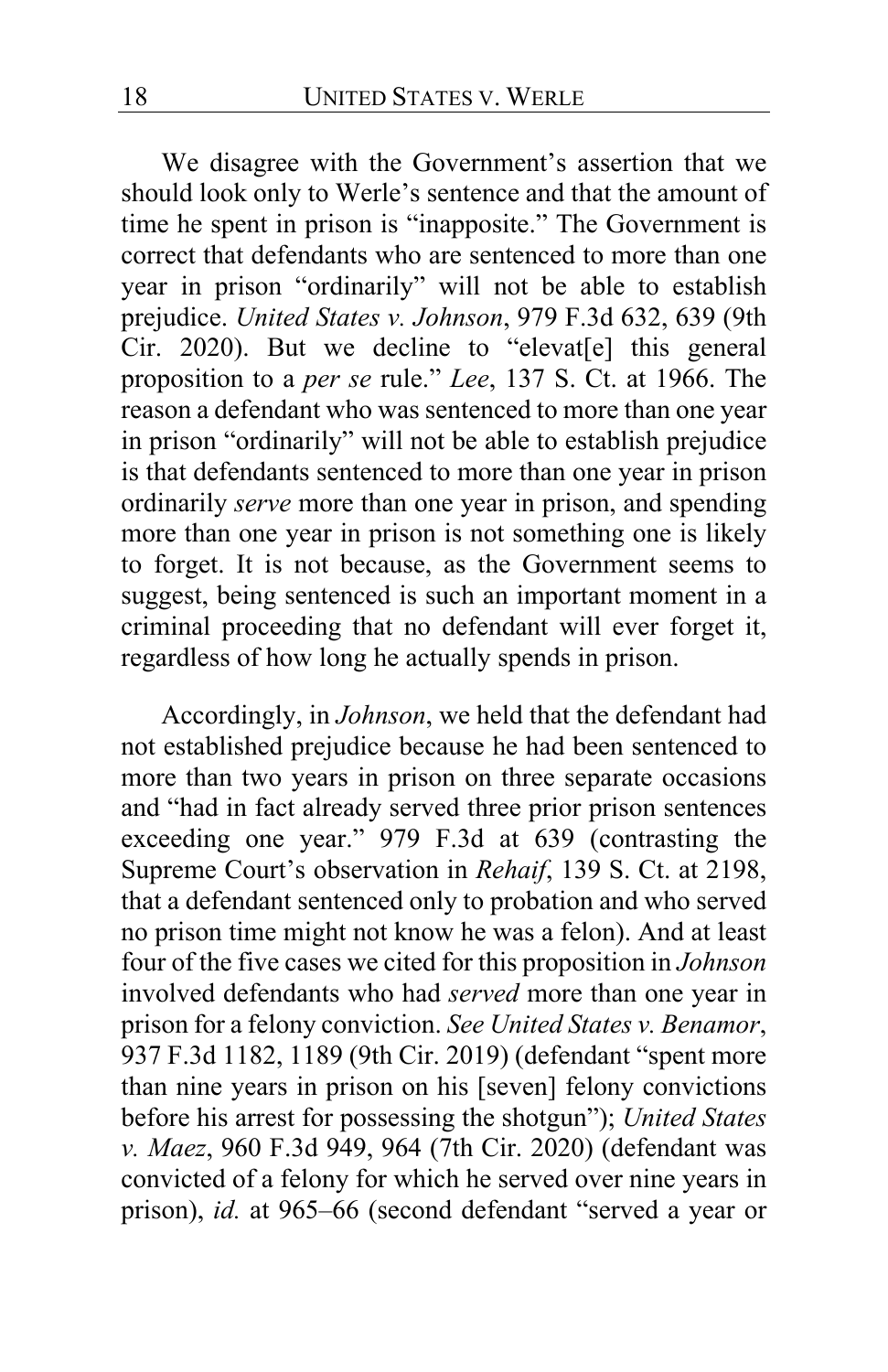more in prison on three . . . convictions"), *id.* at 968 (third defendant spent "over one year in prison" for "at least one" felony conviction); *United States v. Miller*, 954 F.3d 551, 560 (2d Cir. 2020) (defendant with "a total effective sentence of ten years' imprisonment, with execution suspended after three years"); *United States v. Williams*, 946 F.3d 968, 973 (7th Cir. 2020) ("Williams served a term of imprisonment longer than a year—than a decade even for murder before he possessed the firearm."). In the fifth case, the court acknowledged that a defendant's "knowledge as to the length of time he was serving for any single conviction" was relevant to whether the defendant had established prejudice for a *Rehaif* error. *United States v. Burghardt*, 939 F.3d 397, 404 n.4 (1st Cir. 2019).**[6](#page-18-0)**

Similarly, in each of our published opinions denying relief for *Rehaif* errors we have cited the fact that a defendant actually *served* more than one year in prison as a reason for concluding that the defendant knew that he had been convicted of a crime punishable by more than one year in prison. *See United States v. Davis*, 33 F.4th 1236, 2022 WL 1511321, at \*3 (9th Cir. 2022) ("Because Davis had been incarcerated for more than three years for his prior felony convictions, it defies common sense to suggest that he was unaware of his felon status at the time he possessed the firearm at issue."); *Pollard*, 20 F.4th at 1257 ("Pollard had served over five years in prison for committing numerous

<span id="page-18-0"></span>**<sup>6</sup>** In *Burghardt*, the defendant was convicted of four drug crimes, sentenced to several years in prison for each, and then "paroled after serving two years." 939 F.3d at 404 & n.4. The court concluded that the fact that the defendant was serving time for four separate crimes "could have impacted his knowledge as to the length of time he was serving for any single conviction," so the court did not rely on "evidence that he served over a year for a single charge" to support its conclusion that he had not established prejudice. *Id.* at 404 n.4.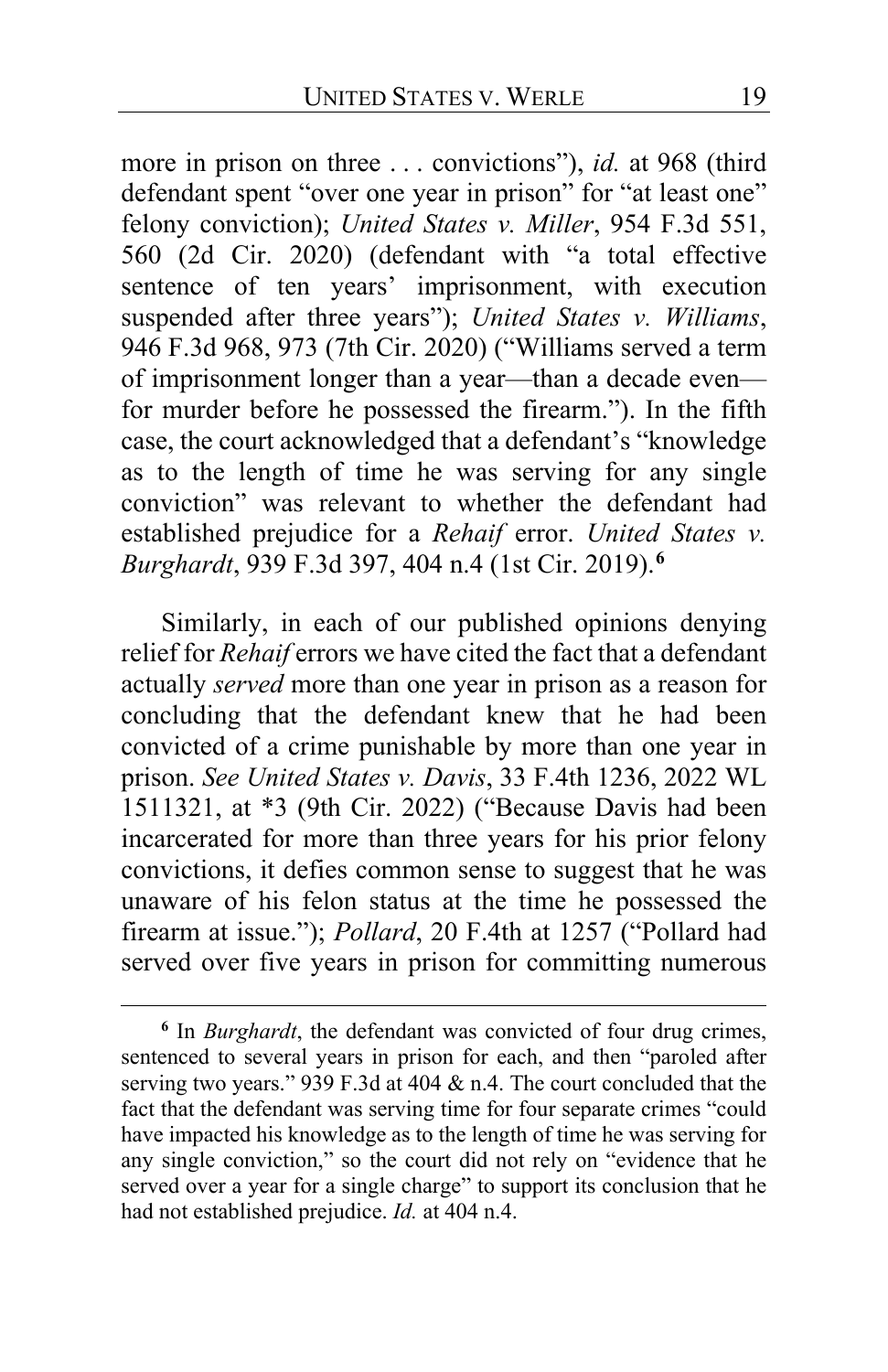felonies."); *United States v. Door*, 996 F.3d 606, 618 (9th Cir. 2021) ("Having served more than a year in prison, Door cannot (and does not attempt to) argue that a jury would find that he was unaware of his status . . . ."); *United States v. King*, 979 F.3d 1218, 1220 (9th Cir. 2020) (noting that King "pleaded guilty to two felonies and served sentences of greater than one year for each"); *United States v. Tuan Ngoc Luong*, 965 F.3d 973, 989 (9th Cir. 2020) (noting that Luong had been "incarcerated for more than a decade"); *Benamor*, 937 F.3d at 1189 ("Defendant spent more than nine years in prison on his various felony convictions before his arrest for possessing the shotgun."). As these cases illustrate, the length of time one serves in prison bears on whether one is likely to remember that one's convictions were punishable by more than one year in prison.

This is not to say that a defendant's sentence is irrelevant. That Werle was sentenced to one year and one day in prison is powerful evidence that he knew that the crimes of which he was convicted were punishable by more than one year in prison *at the time of sentencing*. And it suggests that he was more likely to know that he had been convicted of a felony than another similarly situated defendant who was sentenced to less than one year in prison. But *Rehaif* requires the Government to prove that Werle knew that he was convicted of a felony "when he possessed the firearm," which, in this case, was nearly two years after Werle's most recent sentencing hearing and five years after the only hearing the district court considered. *Greer*, 141 S. Ct. at 2095. That he knew of that fact years earlier does not necessarily mean he remembered it at the time he possessed the firearm. Therefore, the fact that Werle was sentenced to more than one year in prison does not conclusively establish that he would have pled guilty even if he were informed of all of the elements of the offense.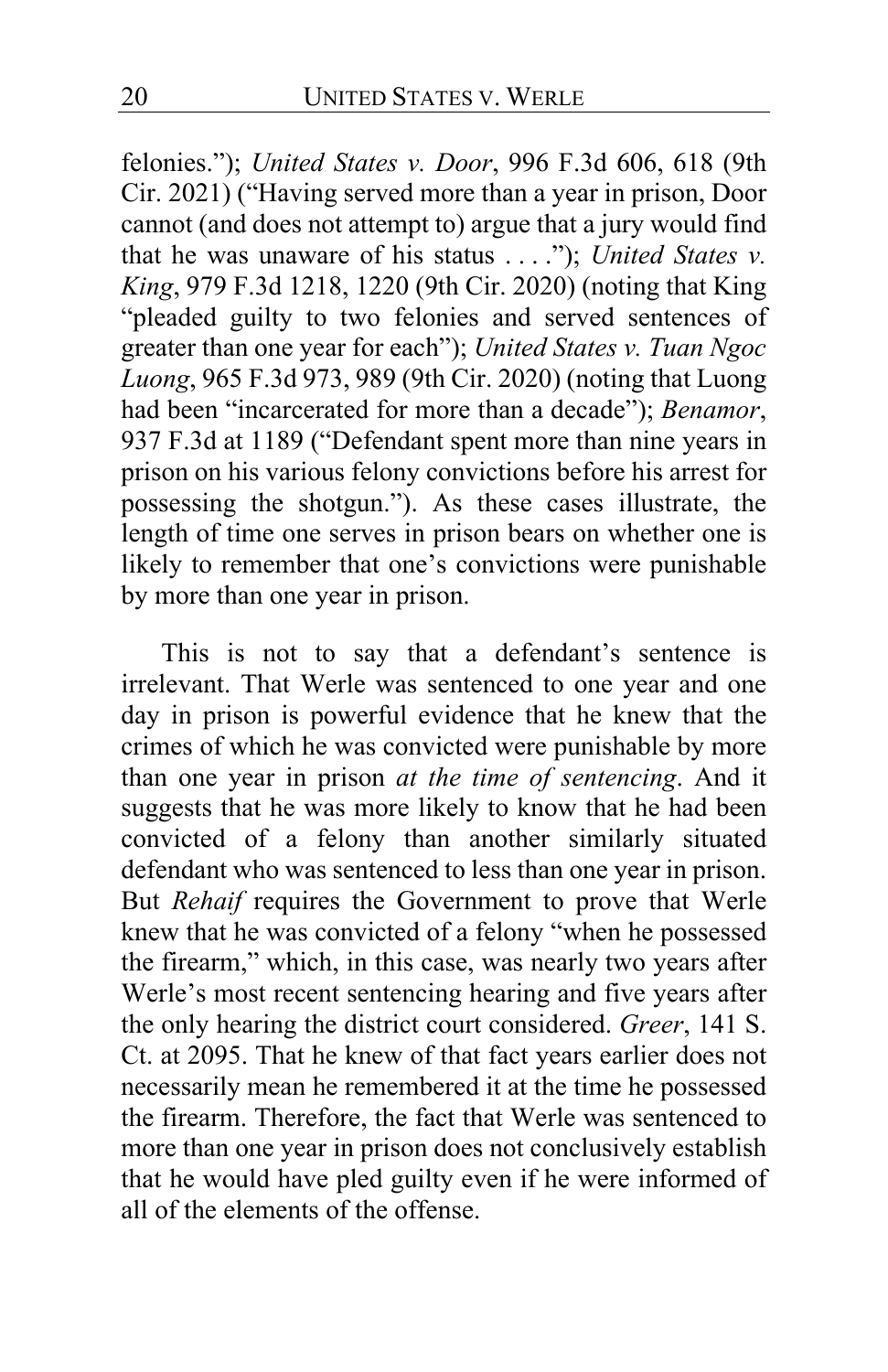The Government also argues that Werle's acknowledgement at his sentencing hearing that he had been "convicted of felonies" is conclusive evidence that he would have pled guilty, but this argument is not persuasive either. Although a violation of  $\S 924(a)(2)$  and  $\S 922(g)(1)$  is colloquially referred to as being a "felon in possession of a firearm," the word "felon" does not appear in the relevant statutory provisions. Instead, Section  $922(g)(1)$  identifies the fact the defendant must know: that he has been convicted of "a crime punishable by imprisonment for a term exceeding one year." That a state labels a crime a "felony" for purposes of state law does not necessarily mean that it is "punishable by imprisonment for a term exceeding one year." For example, we have held that to determine whether a Washington state conviction was punishable by more than one year in prison we do not simply look to the label the state attached to the crime or to the maximum sentence authorized by statute, but rather to the maximum sentence to which the defendant was "actually exposed ... under the state's mandatory sentencing scheme." *McAdory*, 935 F.3d at 843*.*  That means that a defendant convicted of a "felony" under Washington law may not have been convicted of a felony for purposes of § 922(g)(1). *See id.* at 840 (reversing § 922(g)(1) conviction because defendant convicted of three felonies under Washington law, including "felony harassment," had not committed a crime punishable by more than one year in prison). This is not to say that a defendant's acknowledgement that he has been convicted of a felony is irrelevant. It is undoubtedly probative evidence that a factfinder may consider in determining whether the defendant had the requisite *mens rea*. But this evidence standing alone is not necessarily *conclusive* under the circumstances present here. Therefore, we cannot affirm the district court's summary denial of Werle's motion on this basis.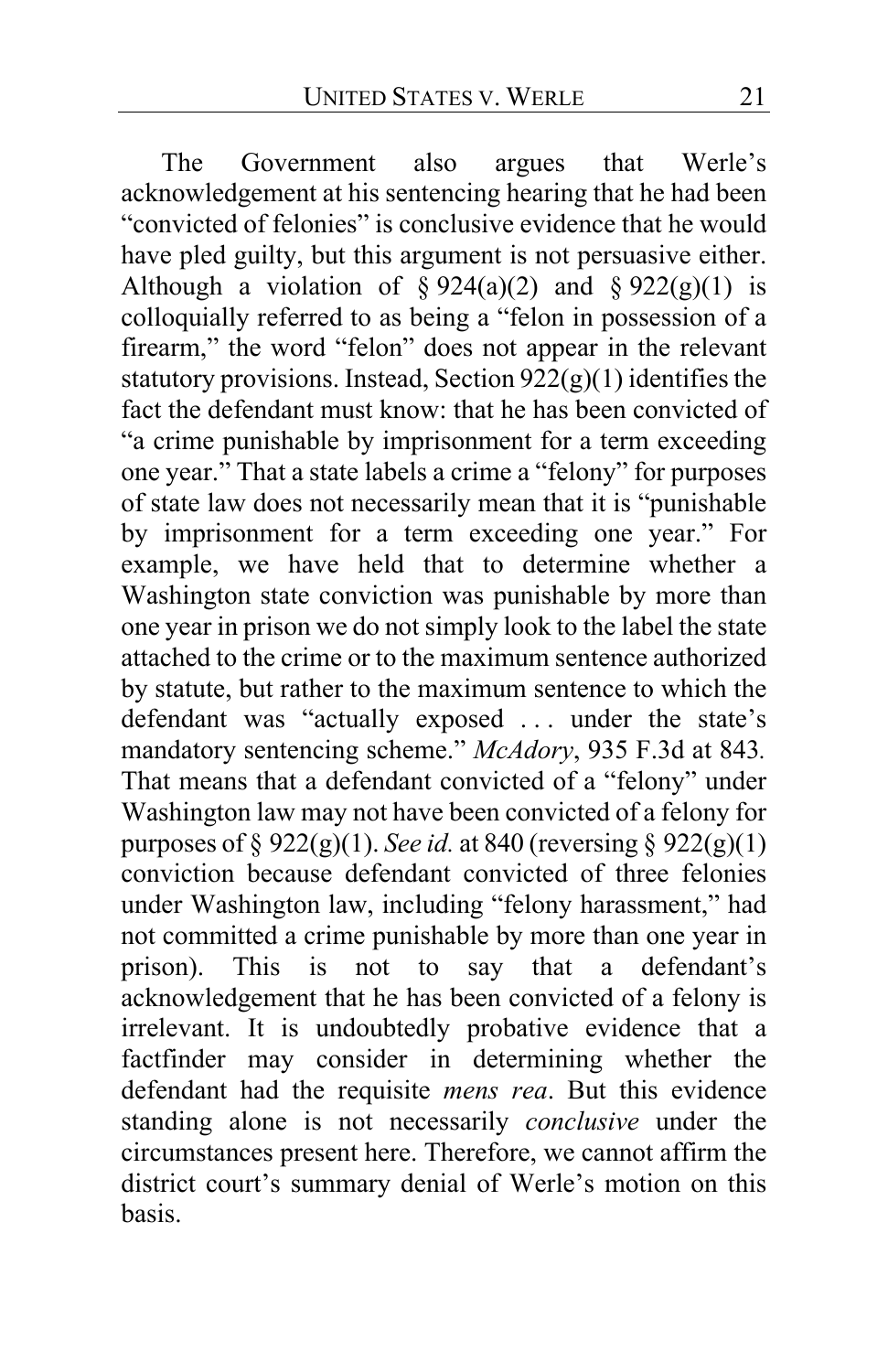#### **2**

The Government next argues that Werle would have pled guilty because he was also charged with possessing an unregistered firearm, he had no reasonable defense to that charge, and by proceeding to trial on the felon-in-possession count, he would forfeit a three-level Guidelines reduction for acceptance of responsibility. According to the Government, doing so would increase the Guidelines range Werle faced from 130–162 months to 168–210 months.

We do not believe that the potential loss of the acceptance-of-responsibility reduction is so great that it alone conclusively establishes that Werle would have pled guilty to the felon-in-possession count even if he were properly informed of the elements of the offense. Werle faced a statutory maximum sentence of 10 years in prison for the unregistered firearm count. 26 U.S.C. §§ 5861(d), 5871. So even if he were to plead guilty to that count, he could rationally choose to go to trial on the felon-in-possession count because if he were to prevail, he would ensure that his sentence would be no longer than 10 years. Since his sentence would be capped at 10 years (120 months), an increase in his Guidelines range from 130–162 months to 168–210 months would be immaterial.

What Werle would do depends on his risk preferences and views regarding his likelihood of prevailing on the felon-in-possession count at trial. If Werle believed he had a reasonable chance of prevailing, he could rationally conclude that the prospect of locking in a sentence no longer than 10 years was worth the risk of increasing the Guidelines range. This is particularly so because the Guidelines are advisory, so an increase in the range may not result in a longer sentence. *See United States v. Booker*, 543 U.S. 220, 245 (2005). On the other hand, if Werle were to go to trial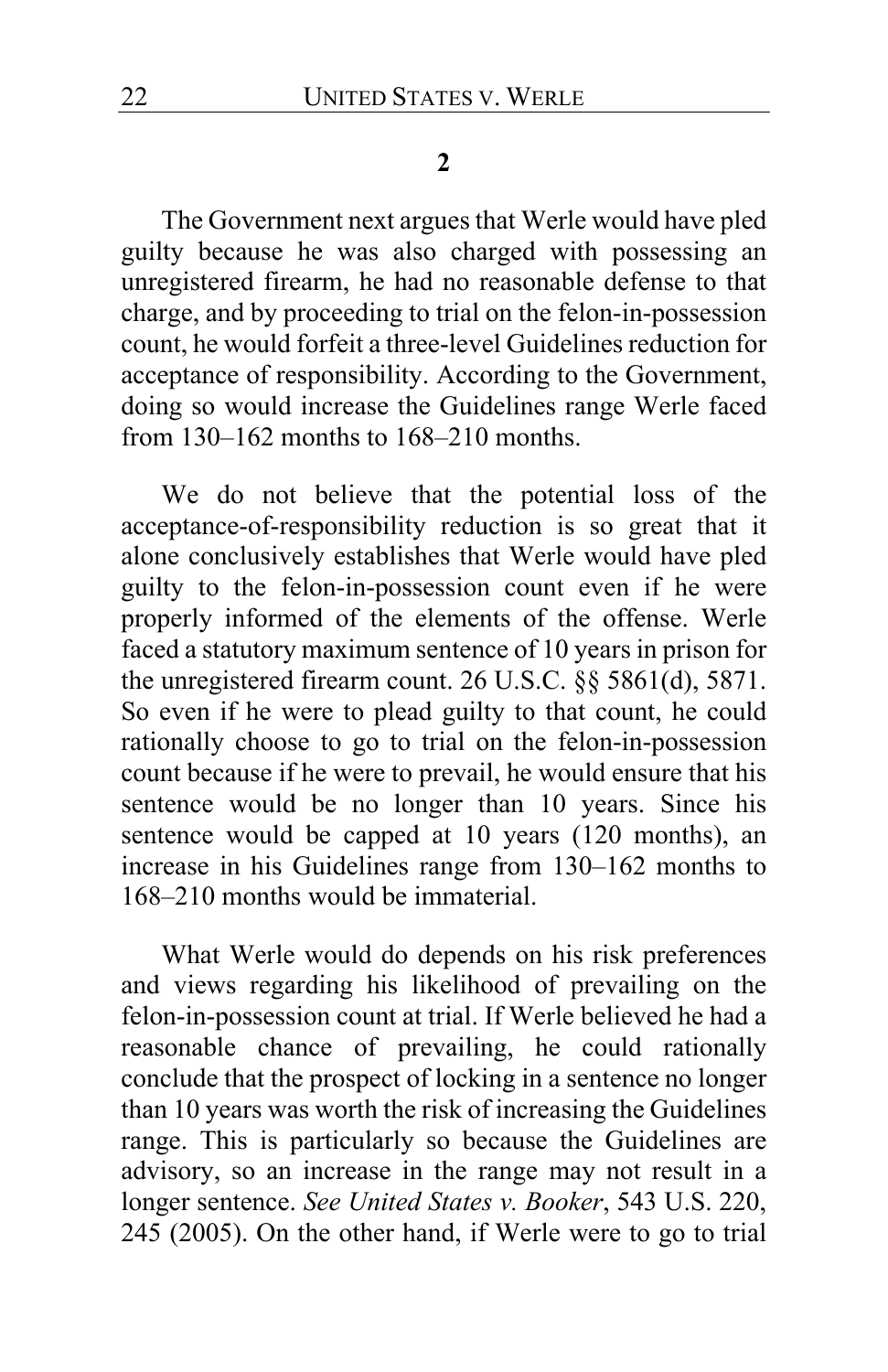on the felon-in-possession count and win, he would be *guaranteed* to keep his sentence at 10 years or less.

The record suggests that Werle was willing to take risks. Before he pled guilty, the Government offered to dismiss the felon-in-possession count if Werle would withdraw a pending suppression motion and plead guilty to the unregistered firearm count. Accepting the Government's offer would have limited Werle's sentencing exposure to ten years in prison. Rejecting it would have risked up to twenty years in prison, and, potentially, a fifteen-year mandatory minimum sentence because the Government intended to argue that Werle was subject to an Armed Career Criminal Act sentencing enhancement for the felon-in-possession count. *See* 18 U.S.C. § 924(e)(1). Even so, Werle rejected the offer and elected to proceed to the suppression hearing.

**\* \* \***

Our discussion of the evidence throughout this opinion is not meant to suggest that the district court must reach a particular conclusion at the evidentiary hearing, but rather to illustrate that the record does not conclusively establish that Werle would have pled guilty if he were properly informed of the elements of the offense. We emphasize that the district court's task at this stage is to determine whether there is a reasonable probability that *this defendant* would have proceeded to trial. If so, he was prejudiced, even if the Government or the court believes that he likely would have been convicted at trial or that the decision to go to trial "may